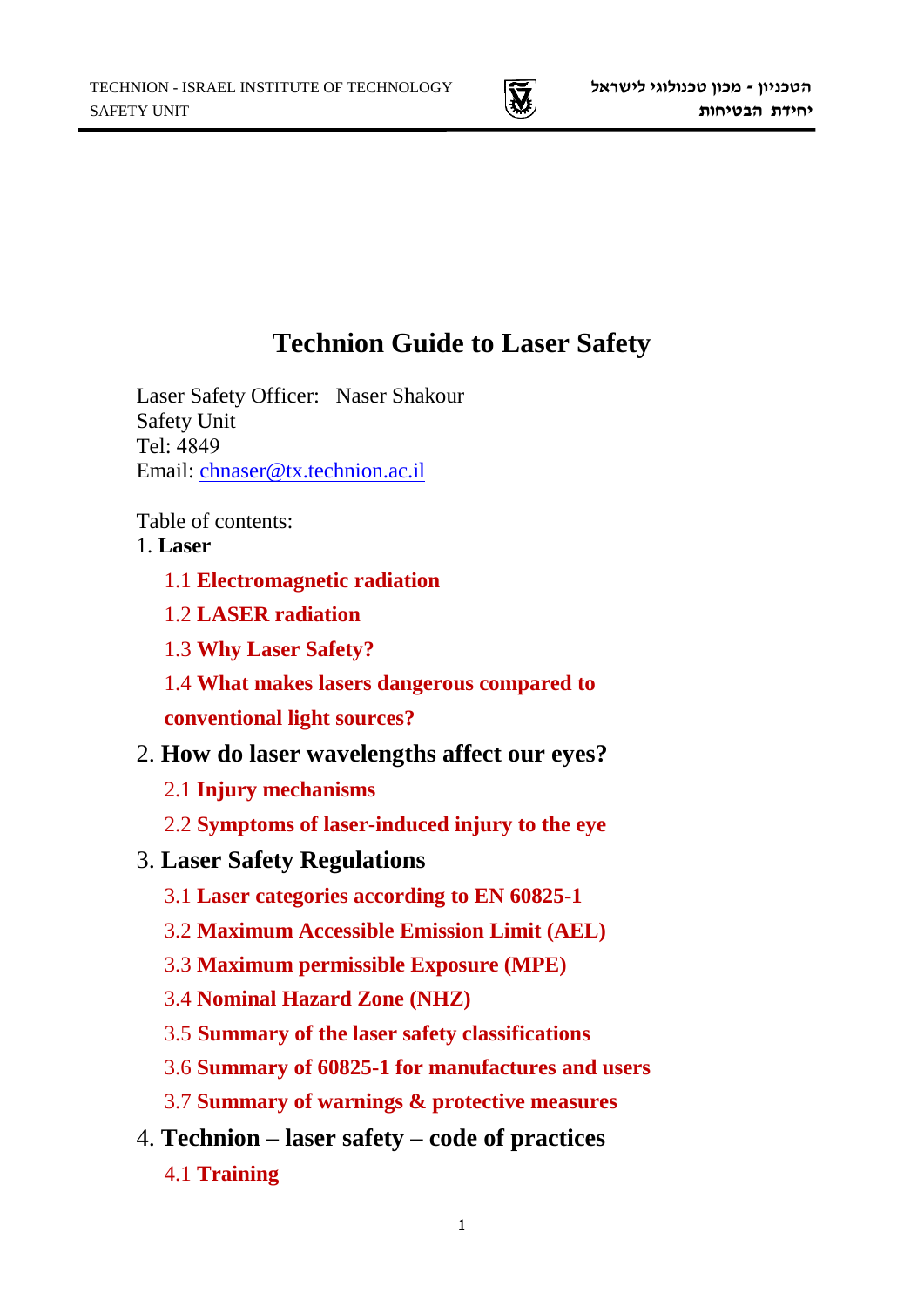- 4.2 **Risk assessment**
- 4.3 **Risk controls**
	- 4.3.1 **Engineering controls**
	- 4.3.2 **Management controls**
	- 4.3.3 **Personal Protective Equipment (PPE**)
		- 4.3.3.1 **Optical density**
- 5 **European (Israeli) Standards for Laser Eye Protection:**
	- 5.1 **EN207 (IS 4041/10) Full Attenuation**
		- 5.1.1 **Labelling**
		- 5.1.2 **EN 207 markings explained**
	- 5.2 **EN208 alignment goggles**
	- 5.3 **Good Practice**
- 6. **DO& DON'TS**
	- 6.1 **Ten golden rules for laser safety**
	- 6.2 **Unsafe practices: DO NOT DO**
- 7. **Reporting accidents**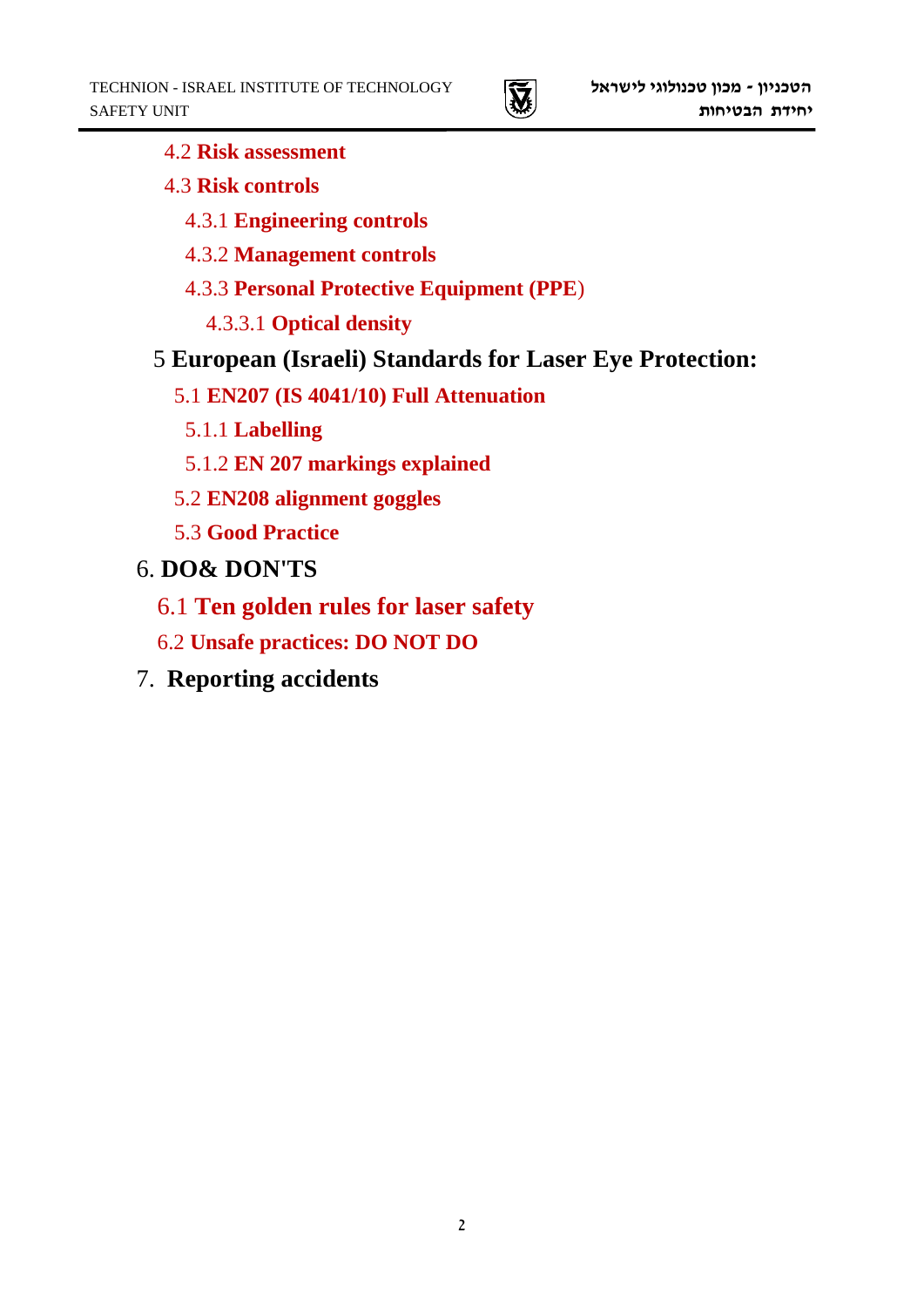

# 1. **Laser**

### 1.1 **Electromagnetic radiation**

Electromagnetic radiation is a natural phenomenon in almost all areas of daily life. Some examples include thermal radiation (warmth), x-rays and γ-rays emerging from radioactive decomposition. Electromagnetic radiation is also artificially generated by radio-transmitters or mobile phones. It travels in waves like sound and is produced by the movement of charged particles. In contrast to sound, electromagnetic radiation does not need a medium in which to travel.

Electromagnetic radiation within the visible range is commonly called 'light'. In this general sense, light consists of an electromagnetic radiation between 380 nm and 780 nm (nm = nanometer = one billionth of a meter). This range is designated as the visible spectrum. When all wavelengths in the visible spectrum are emitted simultaneously, this is perceived as white light.

When white light falls on an optically dispersive element, such as a prism or birefringent filter, the colours of the spectrum can be seen due to refraction. The refraction starts at with the short violet waves, turning to blue, green, than yellow and goes to the long red waves. Beyond the long red waves of the spectrum is the near and far infrared range. Below the blue shortwave range is the ultraviolet range.

Laser radiation – like all light – consists of an electromagnetic radiation as well, but the term 'laser-light' refers to a much broader range of the electromagnetic spectrum: between 150 nm up to 11000 nm, i.e. from UV up to the far infrared.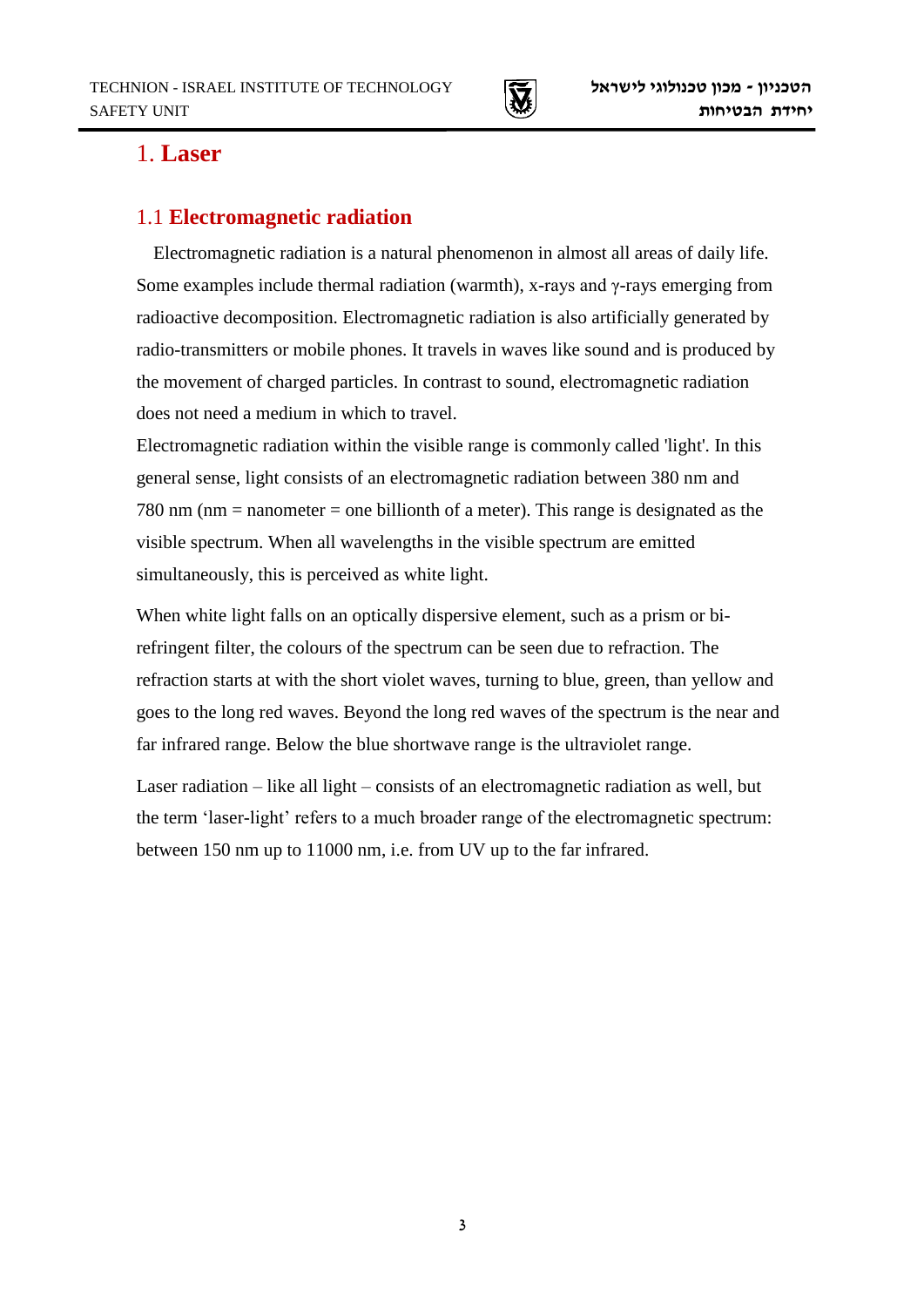



### 1.2 **LASER radiation**

The word LASER is an acronym for **L**ight **A**mplification by **S**timulated **E**mission **R**adiation.

Lasers emit concentrated beams of light through optical amplification of an electromagnetic radiation. Lasers differ from other sources of electromagnetic radiation in that the source is -

- 1. extremely coherent (in phase),
- 2. collimated (narrow beam)

3. usually monochromatic (one wavelength), thus allowing the beam to be focused to a tiny spot, only a few microns in diameter, making a laser beam to be highly dense, many times greater than the sun's irradiance, therefore even relatively small amounts of laser light can lead to permanent eye injuries.

#### 1.3 **Why laser safety?**

The 'light' from powerful lasers can be concentrated to power densities (power per area or watts/ $\text{cm}^2$ ) high enough to evaporate tissue, metal or ceramics. In the medical field laser radiation is used to remove tattoos or to cut human tissue. These examples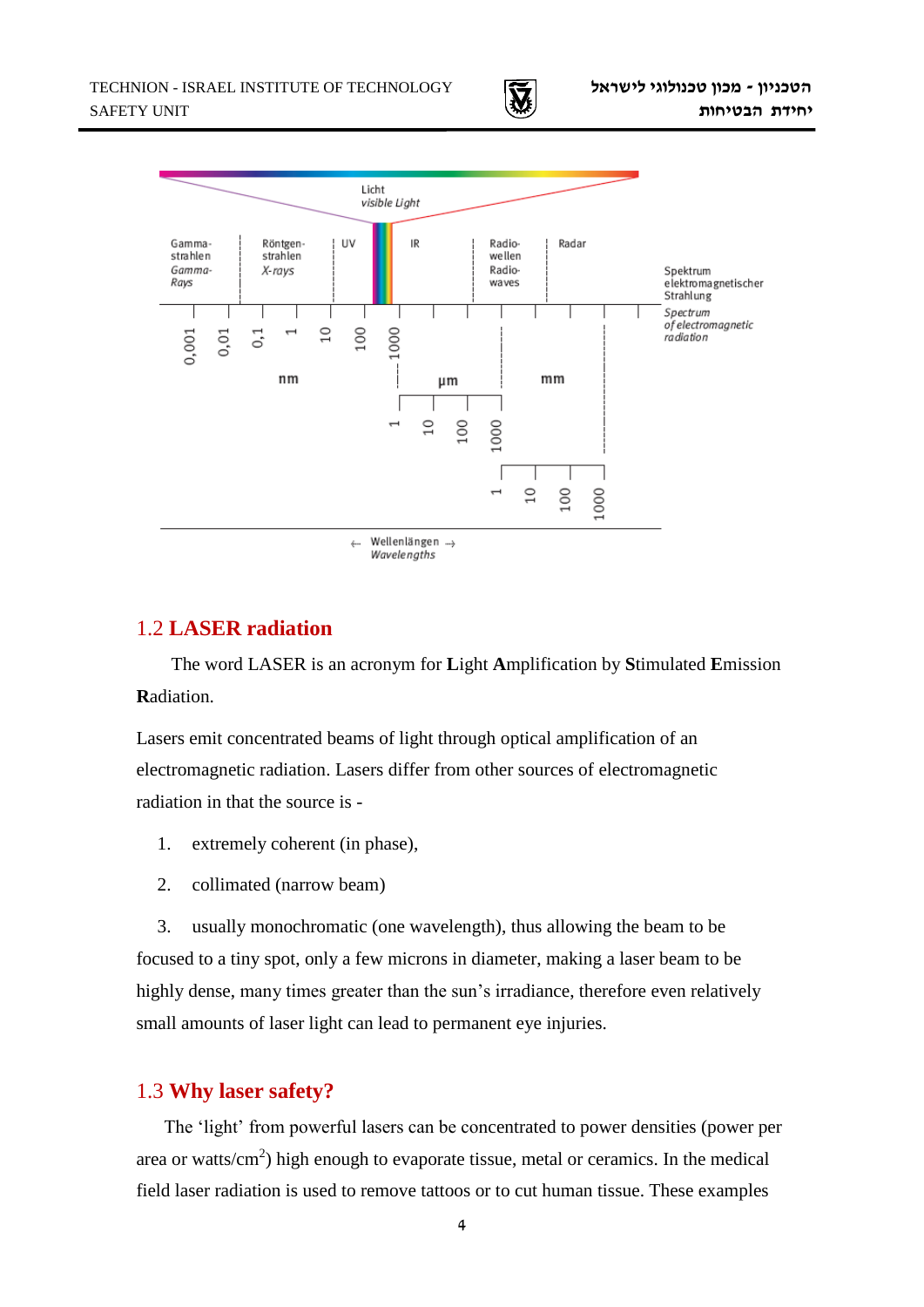

show a range of applications, which require high power lasers and as such there is a high potential risk of accidental illumination of the user. The eyes are extremely sensitive to light. In fact, it is possible to cause irreversible ocular injury with just one glance into a direct or reflected laser beam even at lower power output levels.

## 1.4 **What makes lasers dangerous compared to conventional light sources?**

Wave trains of any given laser radiation have a fixed relation to time and space (coherent) and are all nearly the same wavelength (monochromatic). Laser light can travel over great distances as a nearly parallel beam (collimated). All of this means that the power that can impact an area, such as the eye, is independent of the distance to the radiation source. Imagine a laser pointer with a beam spot that remains about the same size over great distances.

If you compare a thermal source of radiation, like a light bulb, with a laser - you will observe several differences: the light bulb emits light over a very broad spectrum of wavelengths with no specific dispersion direction.

Why Laser Safety



The power of the bulb that may reach the eye decreases with distance because the bulb radiates in all directions. When comparing a light bulb with a laser beam, both emitting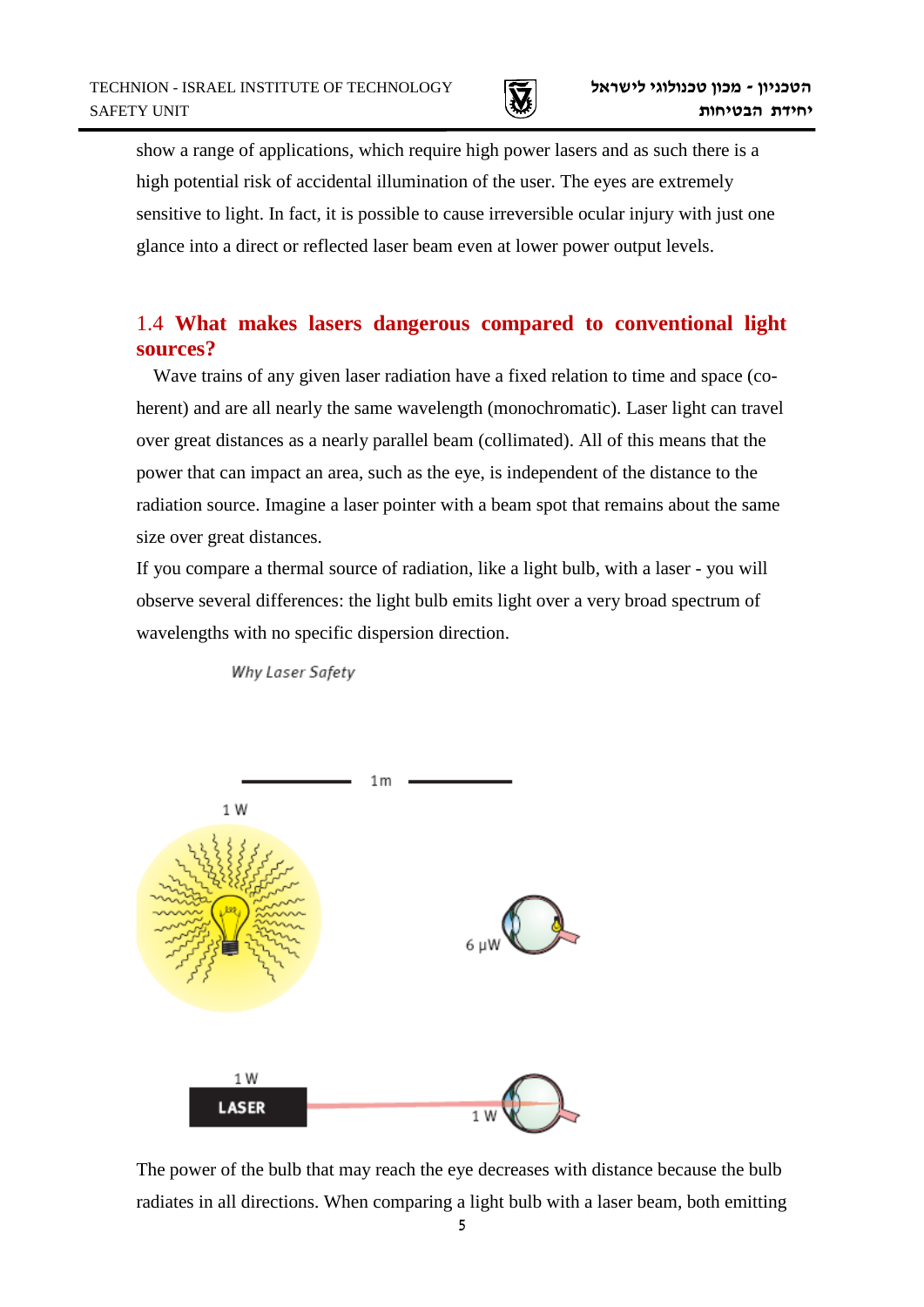

1 W optical power, if there is a 1 meter distance between our eyes and the light source, then the quantity of light coming from the laser beam would be increased by a factor of 100,000 compared to the light quantity from the bulb (this assumes a normally dilated pupil diameter of 7 mm – i.e. eyes adapted to darkness).

In addition to the quantity of light that can hit the eye, the high focus ability of the coherent laser light is another danger. While the bulb creates an image on the retina of approximately 100  $\mu$ m, the laser light is reduced to a spot of just a few micrometers ( $\sim$ 10 μm) in diameter. A physicist would say that the bulb produces incoherent light. Therefore, the light quantity of a laser that hits the eye is concentrated on a much smaller spot. The power density (power per area or watts/ $\rm cm^2$ ) resulting from this concentration may be sufficiently high, so that any tissue in the focus will be heated up and very quickly destroyed.

Since the fovea - responsible for sharp central vision and located on the retina - also has a size of just a few micrometers, it is possible to lose one's eyesight by one single laser pulse.

# 2. **How do laser wavelengths affect our eyes?**

# 2.1 **Injury mechanisms**

There are several tissue damage mechanisms for laser radiation, including thermal, photochemical thermo-acoustic transients and non-linear effects. For suprathreshold exposures, the predominant injury mechanism is determined principally by a combination of laser wavelength and exposure / pulse duration.

In general, photochemical mechanisms dominate the ultraviolet region, where thresholds for photochemical damage are generally lower than for thermal injury. For wavelengths between 400 nm - 550 nm, both photochemical and thermal mechanisms occur, with the dominant mechanism dependent on the timescale of exposure. At longer wavelengths mechanisms are predominantly thermal. As noted above, the injury mechanism also depends on the exposure duration.

The predominant injury mechanisms for different exposure / pulse durations are summarized below.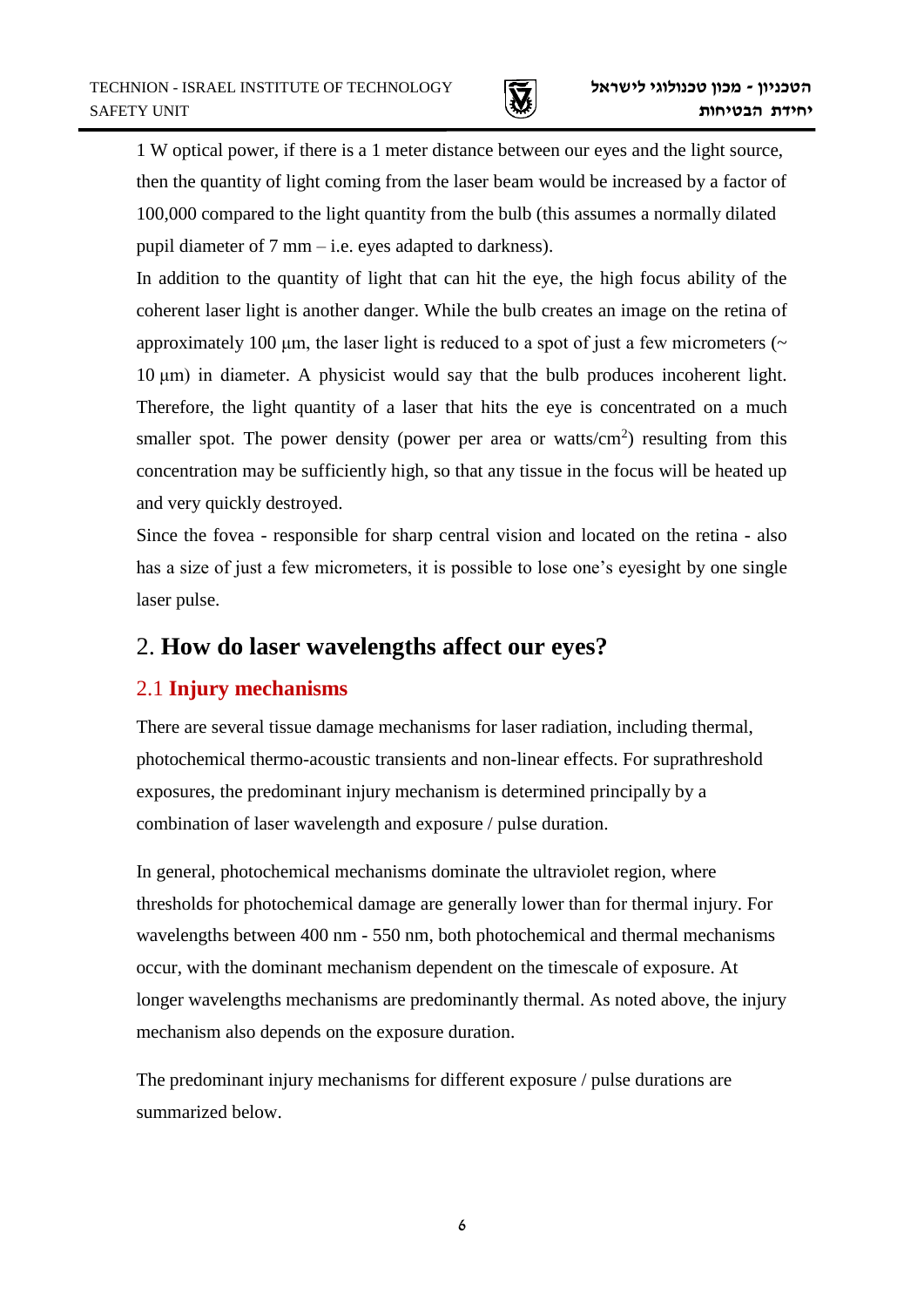

| <b>Timescale</b>                  | <b>Mechanism</b>                                                  |
|-----------------------------------|-------------------------------------------------------------------|
| >10 s                             | Photochemical                                                     |
| $10 \mu s - 10 s$                 | Thermal                                                           |
| $1 \text{ ns} - 10 \mu \text{ s}$ | Shock waves resulting from localized self focussing               |
| $< 1$ ns                          | Non-linear effects, particularly low density plasma<br>generation |

The risk of eyesight loss because of an accidental exposure to laser radiation is due to the special optical properties of the human eye: when looking at the different depths of penetration in relation to the wavelengths, the eye is transparent only in the wavelength range between 370 nm - 1400nm. UV-light below 350nm either penetrates the lens or is absorbed at the surface of the eye (cornea). A consequence of exposure to high power light at these wavelengths is an injury to the cornea by ablation or a cataract.

Light in the visible wavelength region (380 – 780nm) penetrates the retina. The eye is sensitive to radiation and humans have developed natural protective mechanisms. When the light appears too bright, which means the power density exceeds the damage threshold of the eye, we automatically turn away and close our eyes (i.e. aversion response or a blink reflex).

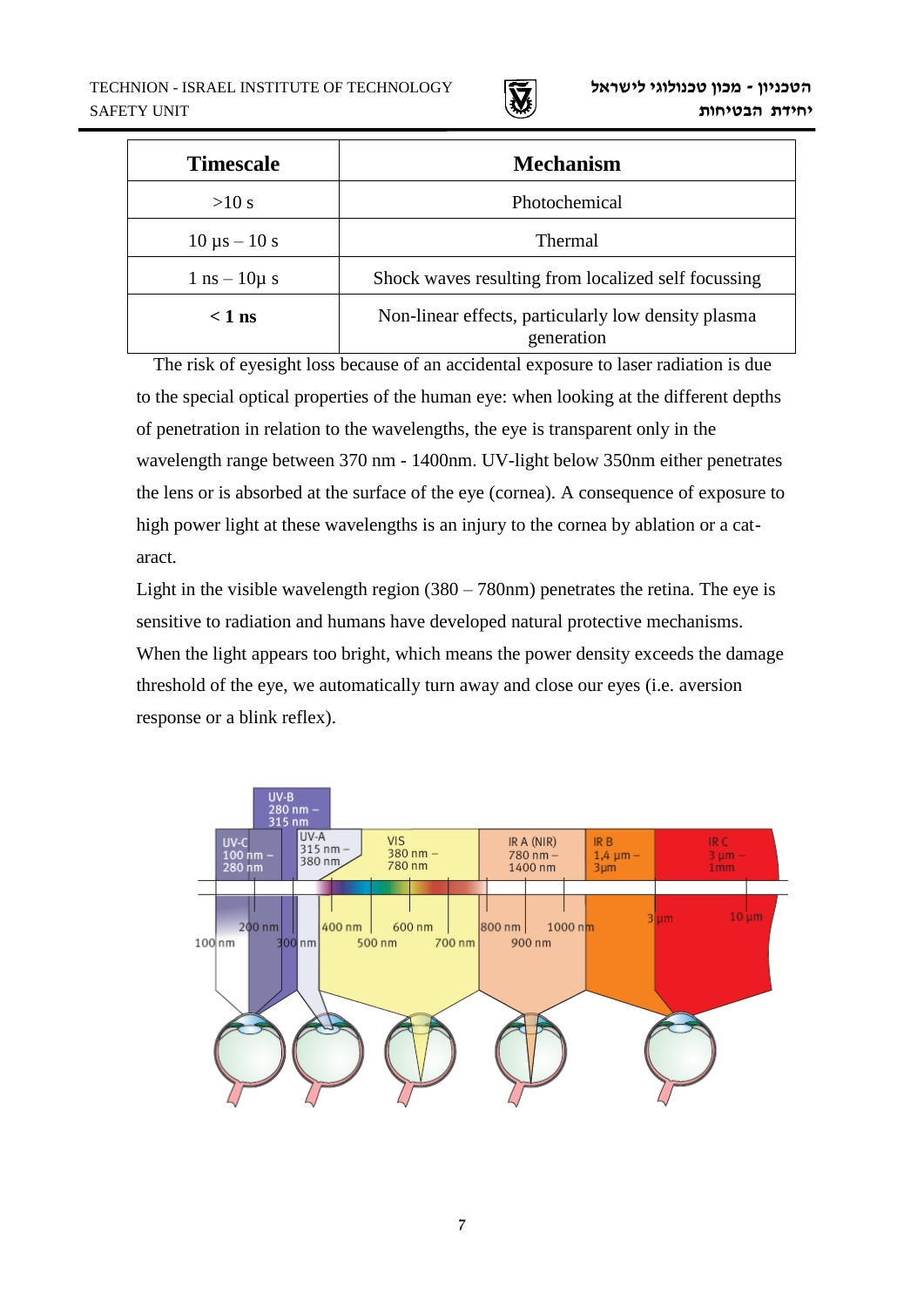

This automatic reaction is effective for radiation up to 1mW power. With higher power levels, too much energy reaches the eye before the blink reflex can respond, which can result in irreversible damage.

The near infrared wavelengths (780 nm– 1400 nm) are a specifically dangerous radiation type to the human eye because there is no natural protection against it. The radiation again penetrates the retina, but the exposure is only noticed after the damage has occurred. Infrared radiation  $(1400 \text{ nm} - 11000 \text{ nm})$  is absorbed at the surface of the eye (cornea). It leads to overheating of the tissue and burning or ablation of the cornea.

## 2.2 **Symptoms of a laser-induced injury to the eye**

The main symptoms you may experience in case of a laser beam injury to the eyes:

- \* Headache shortly after exposure
- \* Excessive watering of the eyes
- \* Sudden appearance of "floaters"
- \* Minor corneal burns cause a gritty feeling, like sand in the eye

The exposure to a visible laser beam can be detected by a bright colour flash of the emitted wavelength and an after-image of its complementary colour (e.g., a green 532 nm laser light would produce a green flash followed by a red after-image).

**The apparent absence of immediate symptoms does not mean that serious damage has not occurred**. **Always seek medical attention and report the incident**.

 Exposure to the Q-switched Nd:YAG laser beam (1064 nm) is especially hazardous and may initially go undetected because the beam is invisible and the retina lacks pain sensory nerves.

 Photoacoustic retinal damage may be associated with an audible "pop" at the time of exposure. Visual disorientation due to retinal damage may not be apparent to the operator until considerable thermal damage has occurred.

- \* Blurred vision
- A floating black spot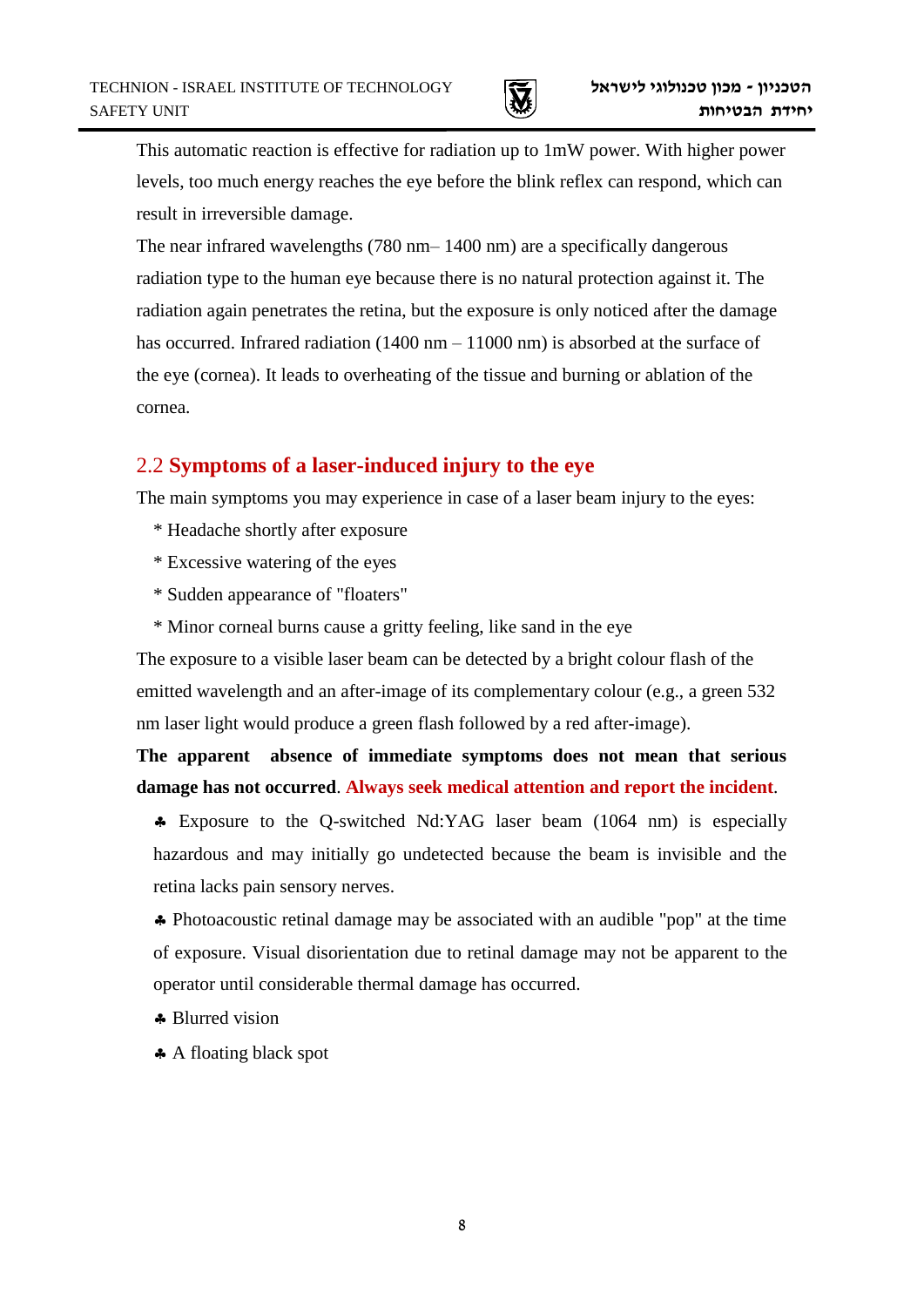

# 3. **Laser Safety Regulations**

#### 3.1 **Laser categories according to EN 60825-1**

Lasers have been categorized into four (4) hazard classes based on their Accessible Emission Limits (AELs). These limits indicate the class of the laser and are listed in EN 60825-1 and the American National Standards ANSI Z136.1 for the safe use of lasers.

### 3.2 **Maximum Accessible Emission Limit (AEL)**

AEL is the maximum Accessible Emission Limit of the laser radiation permitted at each laser class. It is the primary measurement of a laser's hazard potential. For a particular class of laser, the AEL is quoted as the maximum irradiance (W/cm2) or radiant exposure (J/cm2) that can be emitted in a specified wavelength range and exposure time at a specified distance known to cause biological implications.

### 3.3 **Maximum Permissible Exposure (MPE)**

A Maximum Permissible Exposure (MPE) is the level of laser radiation to which, under normal circumstances, people may be exposed to without suffering adverse effects. MPE is equivalent to the Exposure Limit Value (ELV).

The Maximum Permissible Exposure values (MPEs) are the values of the highest level of laser radiation which are considered safe, i.e., the laser power that a person may be exposed to for a given exposure time without suffering immediate or long-term adverse effects. The MPE is usually 10% of the dose that has a 50% chance to cause damage.

Although for laser safety assessments the MPEs are generally used as a strict limit between safe and hazardous exposures, the MPEs are based on current knowledge derived from experiments, and therefore cannot be considered an exact line between 'safe' and 'hazardous'.

The MPE is measured at the cornea of the human eye or at the upper surface of the skin for a given wavelength and exposure time. The MPE for ocular exposure considers the various ways a laser beam can affect the various parts of the eye. For example, UV can cause cumulative damage, even at very low powers. IR, on the other

9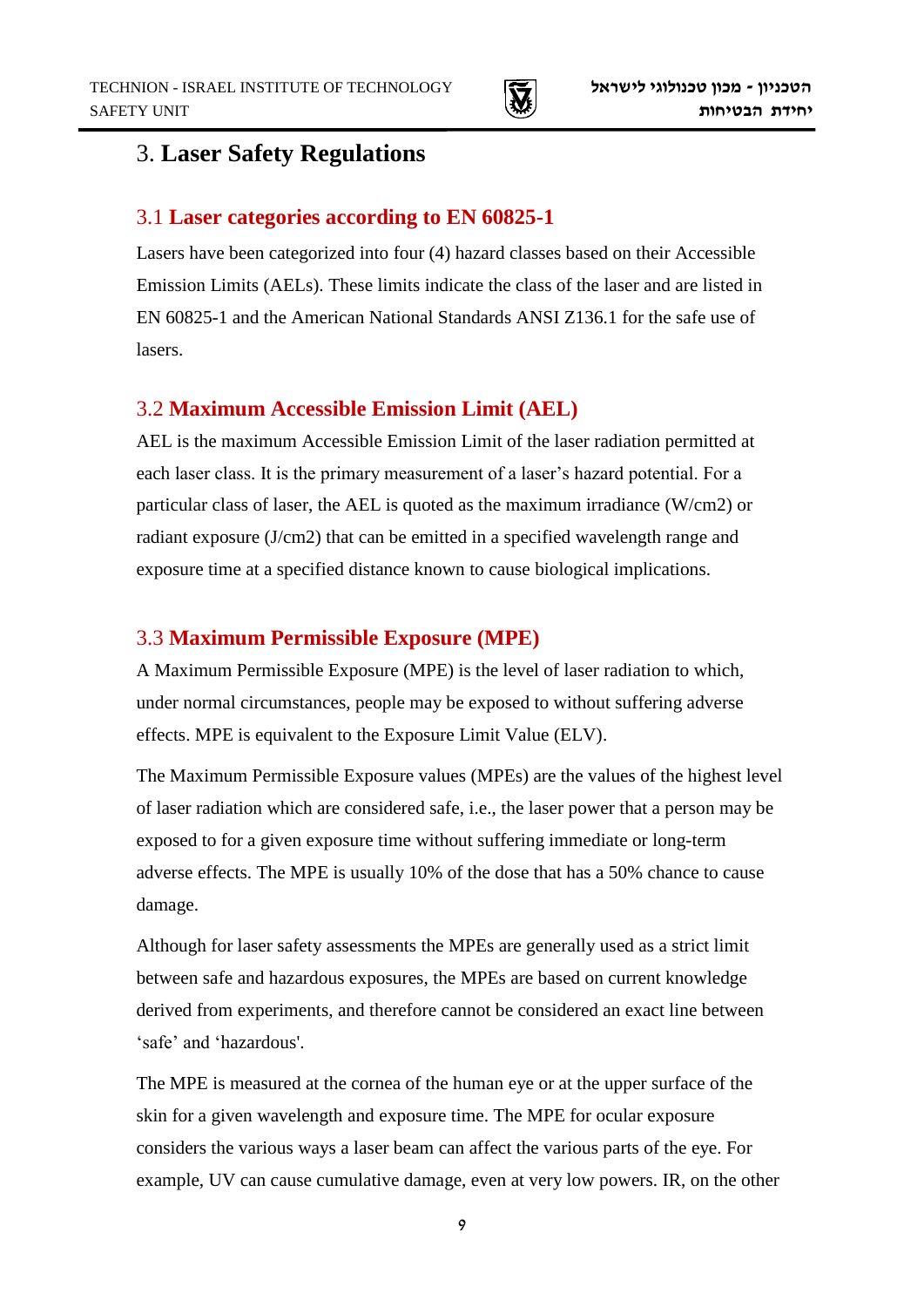

hand, with wave lengths longer than 1400 nm, is not transmitted through the eye to the retina, which means that the MPE for these wavelengths can be higher than those for visible or near-IR light.

In addition to the wavelength and exposure time, the MPE considers the spatial distribution of the light. Collimated laser beams of visible and near-IR light are especially dangerous at relatively low powers because the focusing capability of the eye will create a tiny spot in the order of microns on the retina, dramatically increasing the power density.

## 3.4 **Nominal Hazard Zone (NHZ)**

The Nominal Hazard Zone is the distance within which the irradiance or radiant exposure of the beam is greater than the maximum permissible exposure (MPE), i.e., the area around your laser system that is considered dangerous. The laboratory in which a laser system is operating is considered the Nominal Hazard Zone.

The Nominal Ocular Hazard Distance (NOHD) is the distance from the output aperture of the laser at which the beam irradiance or radiant exposure equals the appropriate MPE. If the NOHD includes the possibility of viewing through optical aids, this is termed the "extended NOHD (ENOHD)".

# 3.6 **Summary of the laser safety classification:**

Laser classes are defined as:

| <b>Class</b>       | <b>Type of laser</b>                                                          | <b>Potential</b><br>hazard                                                                                                          | App. CW<br>power                                                                             |
|--------------------|-------------------------------------------------------------------------------|-------------------------------------------------------------------------------------------------------------------------------------|----------------------------------------------------------------------------------------------|
| Class 1            | Very low power                                                                | Generally safe for long-<br>term direct viewing,<br>even with a magnifying<br>instrument like<br>telescope                          | $40\mu$ W blue and $400\mu$ W<br>red, measured via<br>aperture                               |
| Class 1M           | * Very low power<br>* Collimated large<br>beam diameter / highly<br>divergent | Generally safe for long-<br>term direct viewing but<br>potentially hazardous<br>with a magnifying<br>instrument like a<br>telescope | Same as class 1 but<br>measured through a<br>7mm aperture,<br>representing an unaided<br>eye |
| Class <sub>2</sub> | Low power visible<br>wavelength                                               | Generally safe for brief<br>viewing as normal blink<br>reflex will limit                                                            | 1mW                                                                                          |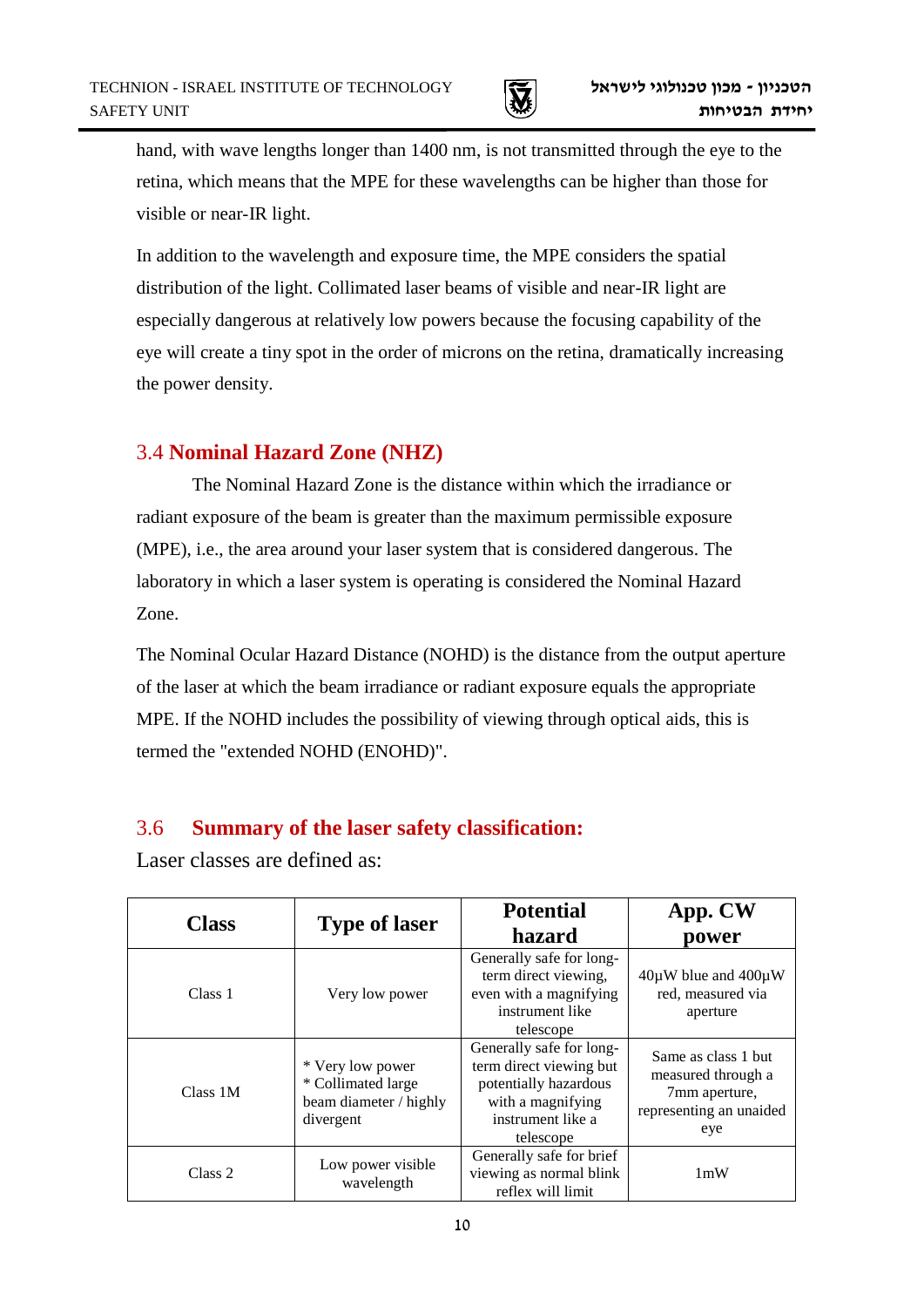#### TECHNION - ISRAEL INSTITUTE OF TECHNOLOGY SAFETY UNIT



#### **הטכניון - מכון טכנולוגי לישראל יחידת הבטיחות**

1

|                          |                                                                                               | exposure; avoid<br>extended viewing                                                                                                                                                                                                                   |                                                                                                                                                                                                                                                                                                                                                                                                                                                                                                                                                   |
|--------------------------|-----------------------------------------------------------------------------------------------|-------------------------------------------------------------------------------------------------------------------------------------------------------------------------------------------------------------------------------------------------------|---------------------------------------------------------------------------------------------------------------------------------------------------------------------------------------------------------------------------------------------------------------------------------------------------------------------------------------------------------------------------------------------------------------------------------------------------------------------------------------------------------------------------------------------------|
| Class 2M                 | * Very low power<br>* Collimated large<br>beam diameter / highly<br>divergent                 |                                                                                                                                                                                                                                                       | 1mW via 7mm aperture<br>representing unaided<br>eye                                                                                                                                                                                                                                                                                                                                                                                                                                                                                               |
| Class 3R<br>(visible)    | Low power e.g.<br>alignment laser                                                             | exposure<br>* Generally safe but<br>eye injury possible with<br>intentional long-term<br>intra-beam viewing                                                                                                                                           | 5mW                                                                                                                                                                                                                                                                                                                                                                                                                                                                                                                                               |
| Class3R<br>(non-visible) | Low power                                                                                     |                                                                                                                                                                                                                                                       | 5 x class 1 levels<br>wavelength dependent                                                                                                                                                                                                                                                                                                                                                                                                                                                                                                        |
| Class3B                  | Medium power                                                                                  | * Can cause serious eye<br>injury even for a brief<br>exposure<br>* Unlikely to cause skin<br>burns; optional slight<br>skin injury for beam<br>powers near upper limit<br>* Diffuse reflections,<br>normally safe                                    | 500mW                                                                                                                                                                                                                                                                                                                                                                                                                                                                                                                                             |
| Class 4                  | High power                                                                                    | * Serious eye injury<br>likely even to diffuse<br>reflections viewed<br>close-up<br>* Serious skin injury<br>likely<br>* A fire hazard                                                                                                                | No limit                                                                                                                                                                                                                                                                                                                                                                                                                                                                                                                                          |
| Embedded laser           | A Class 1 device<br>containing a higher-<br>class laser: formerly 1E<br>embedded laser system | * Totally enclosed<br>systems, inherently safe<br>because of engineering<br>design, restricting<br>exposure to Class 1<br><b>AEL</b><br>* Typically applies to<br>scientific instruments,<br>such as cell counters.<br>* Authorized personnel<br>only | * Ideally, maintenance<br>and adjustment<br>operations performed<br>only by the service<br>engineer<br>* Staff should not be<br>present if the system is<br>operated without guards<br>* In case maintenance<br>is performed by<br>university staff - the<br>system must be<br>reclassified by over-<br>riding of interlocks<br>* The system must be<br>designed on a fail-safe<br>basis<br>* Lasers within the<br>enclosure must be<br>clearly identified and<br>labelled<br>* A clear-sited and<br>labelled electrical<br>isolation switch must |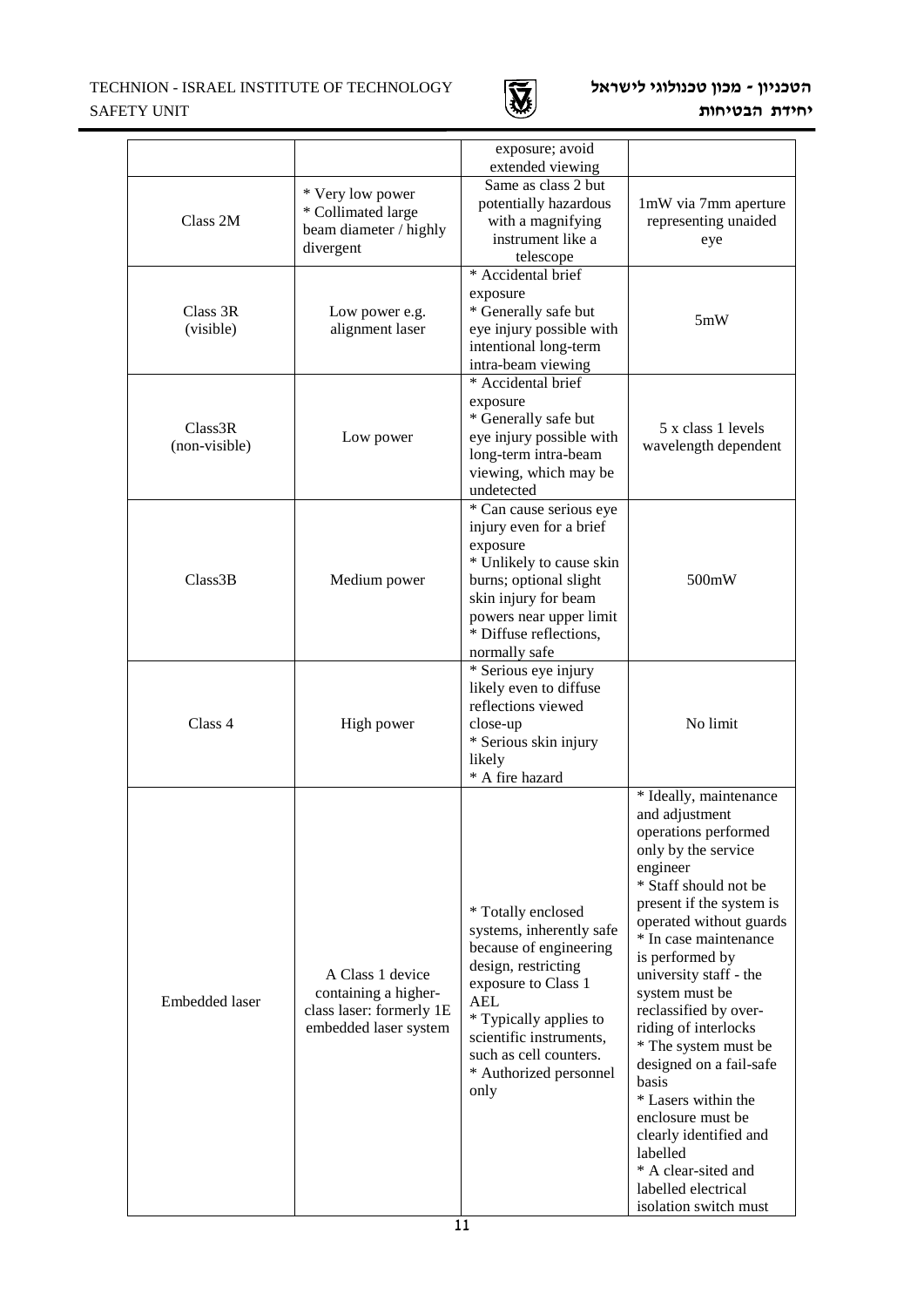

#### **הטכניון - מכון טכנולוגי לישראל יחידת הבטיחות**

|  | be provided             |
|--|-------------------------|
|  | * A separate RA will be |
|  | needed for maintenance  |
|  |                         |

# 3.6 **Summary of 60825-1 for manufacturer and user**

| 1              | Remote interlock                  | * Connection provided by the manufacturer for door / enclosure interlock<br>$*$ 3B, 4                                                             |
|----------------|-----------------------------------|---------------------------------------------------------------------------------------------------------------------------------------------------|
| $\overline{2}$ | Safety interlocks                 | * For access panels<br>$*$ 3R, 3B, 4                                                                                                              |
| 3              | Key control                       | * A key / similar device to control unauthorized operation<br>$*$ 3B, 4                                                                           |
| 4              | Emission indicator                | * An audible / visible indicator provided by manufacturer<br>* 3R (except wavelengths 400-700nm), 3B, 4                                           |
| 5              | Beam stop /<br>attenuator/shutter | * Provided by manufacturer<br>$*$ 3B, 4                                                                                                           |
| 6              | Beam termination                  | * User must ensure all beam paths are terminated at the end of their useful path<br>* Does not apply to Class 1 devices                           |
| 7              | Beam level                        | Avoid eye level                                                                                                                                   |
| 8              | Beam enclosure                    | * Used to guard against specular reflections: from screening the experimental<br>area / piping the beam up to a total enclosure.<br>$*$ 3R, 3B, 4 |
| 9              | Eye protection                    | * For work with an open invisible beam<br>$*$ 3R, 3B, 4                                                                                           |
| 10             | Protective clothing               | * mainly Class 4; Class 3B UV lasers<br>* may need fire-resistant material                                                                        |
| 11             | Eye examinations                  | * Only required following an accident<br>* Vital for people with poor eyesight working with Class 3B or Class 4                                   |
| 12             | Training                          | 3, 4, modified Class 1M or Class 2M devices                                                                                                       |
| 13             | Laser labels                      | Required for all lasers except low power Class 1                                                                                                  |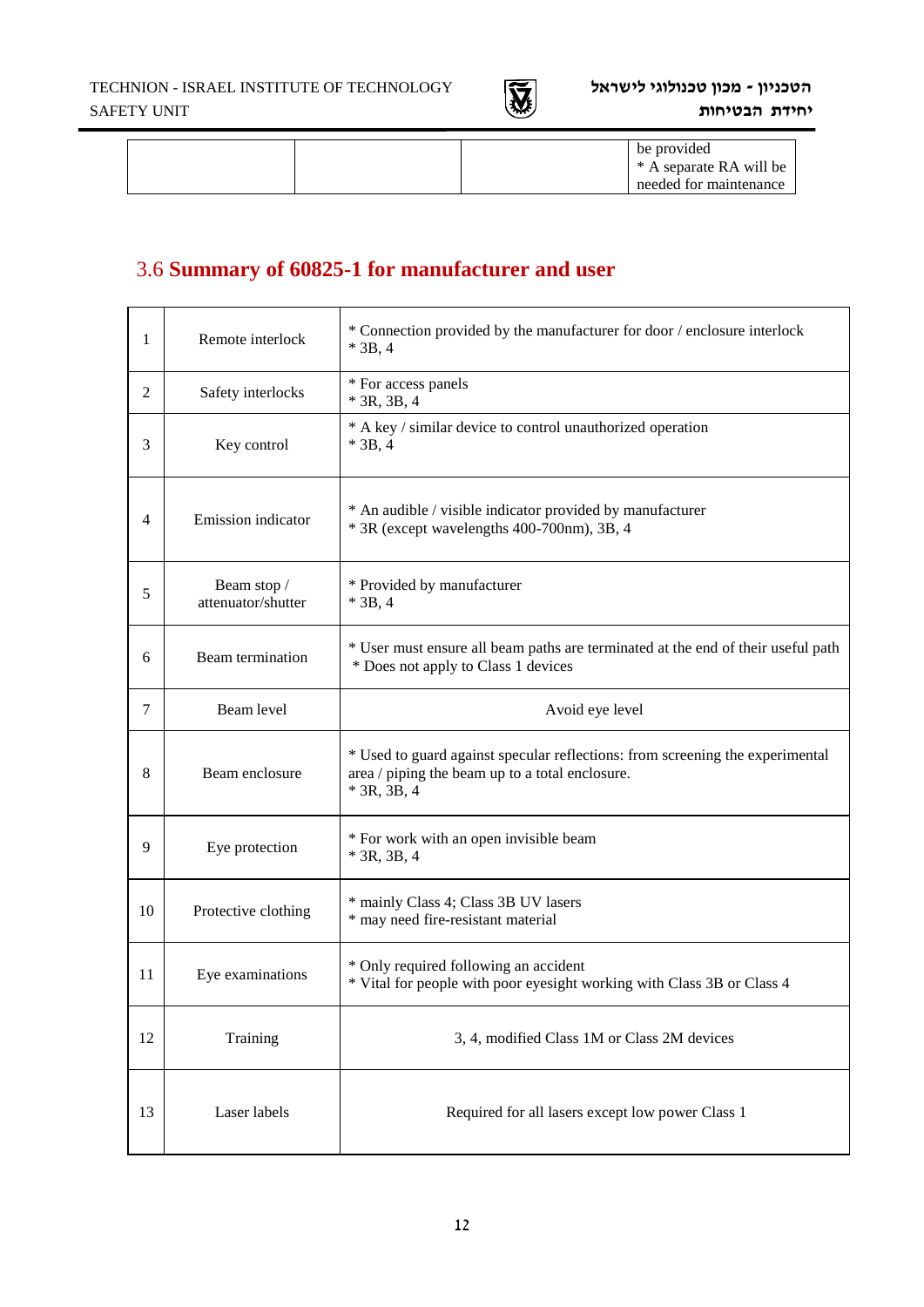TECHNION - ISRAEL INSTITUTE OF TECHNOLOGY SAFETY UNIT





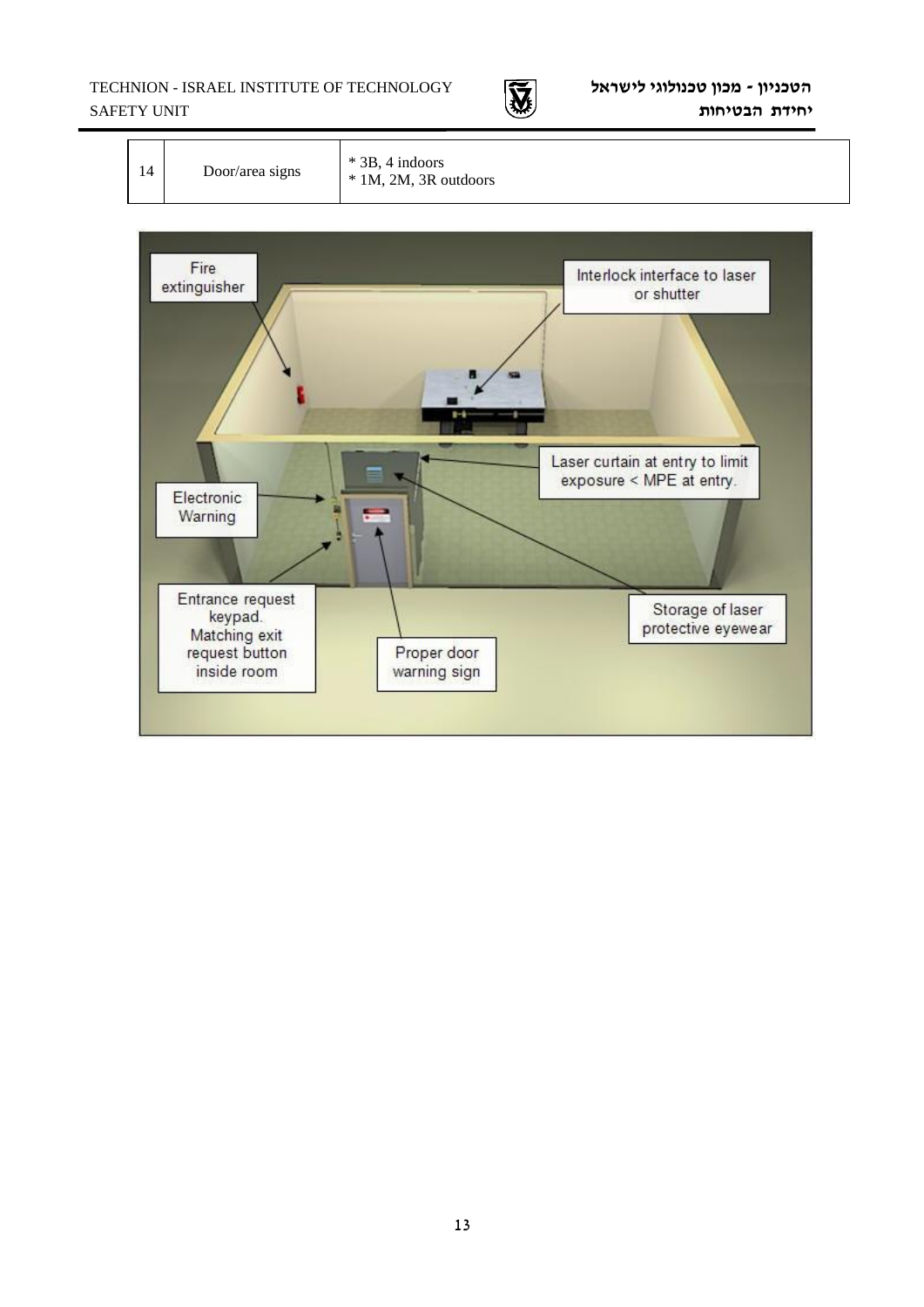

| $Risk \rightarrow$          | <b>NO RISK</b>               | <b>LOW RISK</b> |                          |              |           |          | <b>HIGH RISK</b> |  |
|-----------------------------|------------------------------|-----------------|--------------------------|--------------|-----------|----------|------------------|--|
| $Class \rightarrow$         | 1                            |                 | $\overline{2}$           | 3R           | 1M and 2M | Class 3B | Class 4          |  |
| <b>Requirement ↓</b>        | Embedded<br><b>Intrinsic</b> |                 |                          |              |           |          |                  |  |
| LRO needs to be             |                              |                 |                          |              |           | √        | √                |  |
| appointed                   |                              |                 |                          |              |           |          |                  |  |
| Registration                | à,                           | √               | ×                        | √            | √         | √        | √                |  |
| <b>Standing Orders</b>      | à.                           | i.              | à,                       | √            | à.        | √        | √                |  |
| Generic (MHSW 99)           |                              | V               | V                        |              | V         |          |                  |  |
| risk assessment             |                              |                 |                          |              |           |          |                  |  |
| Optical radiation-          | ÷                            | ÷,              | ÷,                       | V            | ä,        | √        | ν                |  |
| specific risk               |                              |                 |                          |              |           |          |                  |  |
| assessment                  |                              |                 |                          |              |           |          |                  |  |
| <b>Training for normal</b>  | à,                           | à,              | à,                       | √            | √         | √        | √                |  |
| use                         |                              |                 |                          |              |           |          |                  |  |
| Restricted use of           | ٠                            | ٠               | à,                       | ä,           | √         | ٠        | ÷                |  |
| viewing aids                |                              |                 |                          |              |           |          |                  |  |
| Conform to basic            | ÷                            | ÷               | ٠                        | √            | √         | √        | √                |  |
| beam path design            |                              |                 |                          |              |           |          |                  |  |
| principles                  |                              |                 |                          |              |           |          |                  |  |
| Conform to restricted       | ÷,                           | ٠               | $\overline{\phantom{a}}$ | à,           | ۰         | √        | √                |  |
| beam path design            |                              |                 |                          |              |           |          |                  |  |
| principles                  |                              |                 |                          |              |           |          |                  |  |
| Control of specular         | ÷,                           | ä,              | √*                       | V            | √*        | V        | V                |  |
| reflections                 |                              |                 |                          |              |           |          |                  |  |
| Use of key control          | ä,                           | V               | ÷,                       | ä,           | ä,        | V        | √                |  |
| Service and                 | L                            | √               | L,                       | L,           | L         | V        | √                |  |
| maintenance                 |                              |                 |                          |              |           |          |                  |  |
| restrictions                |                              |                 |                          |              |           |          |                  |  |
| <b>Restricted to</b>        | à,                           | ä,              | ٠                        | ä            | ä,        | V        |                  |  |
| interlocked Designated      | Hease                        |                 | <b>Will website</b>      | ipr-the-most | to=date   | יחס      | amen             |  |
| <b>Laser Area</b>           |                              |                 |                          |              |           |          |                  |  |
| Isolation of non-laser      | ÷                            | ۰               | ۰                        | ۰            |           | √        | V                |  |
| activities in normal        |                              |                 |                          |              |           |          |                  |  |
| operation                   |                              |                 |                          |              |           |          |                  |  |
| <b>Restricted multiple</b>  | ÷,                           | ä,              | ÷,                       | ä,           | ä,        | V        | V                |  |
| wavelength operation        |                              |                 |                          |              |           |          |                  |  |
| Medical examination         | ÷                            | ÷,              | ÷,                       | √            | ÷,        | √        | √                |  |
| required in the event       |                              |                 |                          |              |           |          |                  |  |
| of accidental exposure      |                              |                 |                          |              |           |          |                  |  |
| <b>Laser Safety Eyewear</b> | $\bar{a}$                    | ×.              | ÷,                       | à,           | ä,        | V        | √                |  |
| to be provided (if          |                              |                 |                          |              |           |          |                  |  |
| identified in risk          |                              |                 |                          |              |           |          |                  |  |
| assessment)                 |                              |                 |                          |              |           |          |                  |  |
| Protective clothing to      | ä,                           | ÷,              | ÷,                       | ä,           | ä,        | ä,       | V                |  |
| be provided (if             |                              |                 |                          |              |           |          |                  |  |
| identified in risk          |                              |                 |                          |              |           |          |                  |  |
| assessment)                 |                              |                 |                          |              |           |          |                  |  |

### Summary of control measures for normal laser operation

\* visible beam lasers only

# 3.7 **Summary of Warnings & Protective Measures**

| <b>CLASS</b>   | <b>Control Measures</b>                                                      |  |  |  |  |  |
|----------------|------------------------------------------------------------------------------|--|--|--|--|--|
| $\mathbf{1}$   | * None under normal use                                                      |  |  |  |  |  |
|                | * May be needed for service                                                  |  |  |  |  |  |
| 1 <sub>M</sub> | * Prevent direct viewing with magnifying optics<br>$\ast$<br>Warning signage |  |  |  |  |  |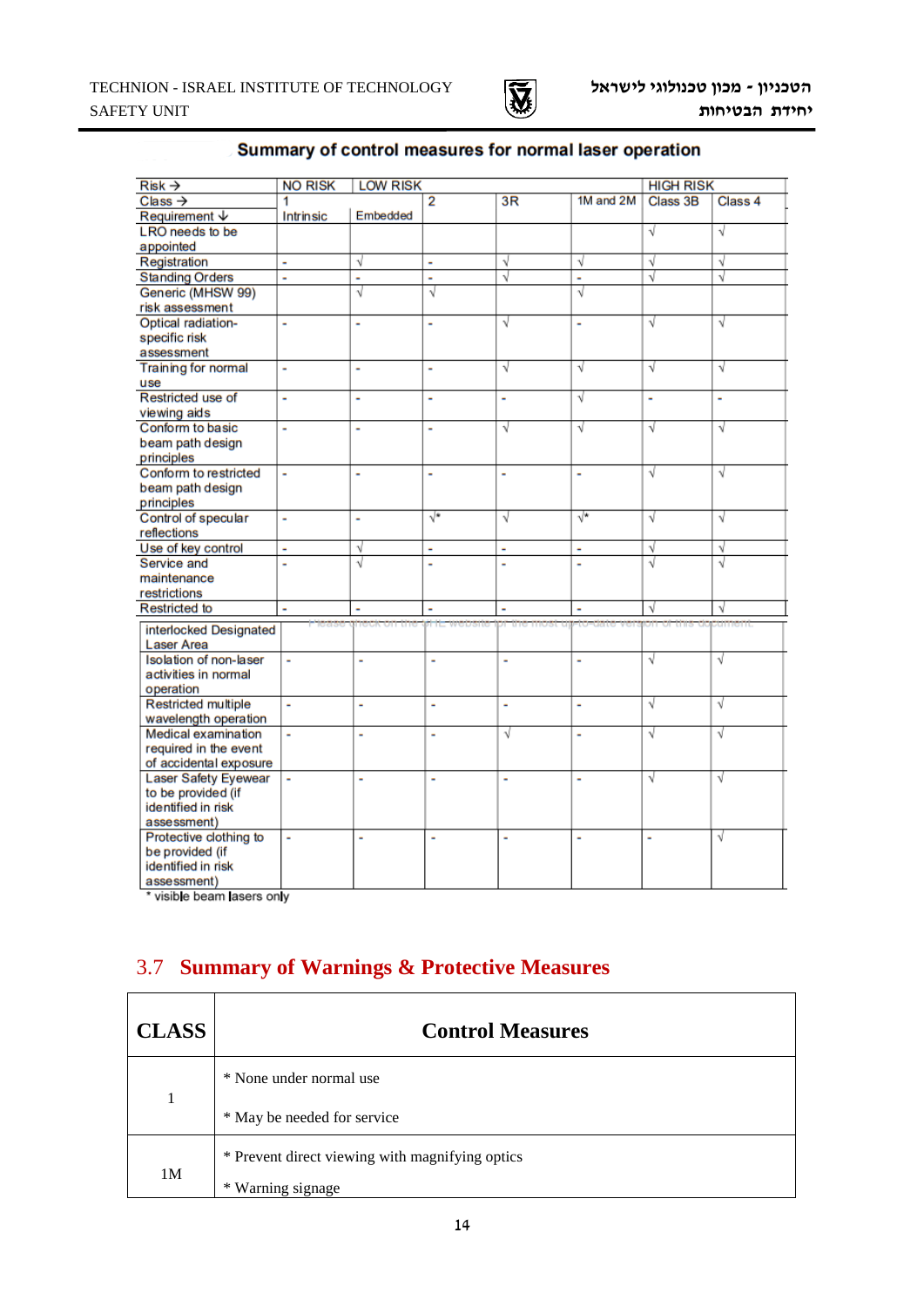#### TECHNION - ISRAEL INSTITUTE OF TECHNOLOGY SAFETY UNIT



1

|                           | * Do not stare into beam                                                                                                    |  |  |  |  |  |  |
|---------------------------|-----------------------------------------------------------------------------------------------------------------------------|--|--|--|--|--|--|
|                           | * Do not direct towards people                                                                                              |  |  |  |  |  |  |
| $\overline{2}$            | * Should not be used in public areas                                                                                        |  |  |  |  |  |  |
|                           | * Warning signage re risk assessment                                                                                        |  |  |  |  |  |  |
|                           | * Local induction and training                                                                                              |  |  |  |  |  |  |
|                           | * Do not stare into beam                                                                                                    |  |  |  |  |  |  |
|                           | * Do not direct towards people                                                                                              |  |  |  |  |  |  |
| 2M                        | * Should not be used in public areas                                                                                        |  |  |  |  |  |  |
|                           | * Warning signage re risk assessment                                                                                        |  |  |  |  |  |  |
|                           | * Local induction and training                                                                                              |  |  |  |  |  |  |
|                           | * Do not stare into beam                                                                                                    |  |  |  |  |  |  |
|                           | * Do not direct towards people                                                                                              |  |  |  |  |  |  |
| 3R                        | * Should not be used in public areas                                                                                        |  |  |  |  |  |  |
|                           | * Warning signage re risk assessment                                                                                        |  |  |  |  |  |  |
|                           | * Local induction and training: safe work with laser devices                                                                |  |  |  |  |  |  |
|                           | * Risk assessment                                                                                                           |  |  |  |  |  |  |
|                           | * Fully enclosure laser beam path / beam enclosure only                                                                     |  |  |  |  |  |  |
|                           | * Standard operating procedure (SOP) for alignment                                                                          |  |  |  |  |  |  |
|                           | * Emission indicators                                                                                                       |  |  |  |  |  |  |
|                           | * Access to laser area controlled via an interlock / key control                                                            |  |  |  |  |  |  |
| 3B & 4                    | * Training completion: 'Safe use of laser devices'                                                                          |  |  |  |  |  |  |
|                           | * Local induction training                                                                                                  |  |  |  |  |  |  |
|                           | * Appointing a laser safety officer                                                                                         |  |  |  |  |  |  |
|                           | * Designate a laser area                                                                                                    |  |  |  |  |  |  |
|                           | * Warning signage at all access points                                                                                      |  |  |  |  |  |  |
|                           | * Personal protective equipment                                                                                             |  |  |  |  |  |  |
| Class 1                   |                                                                                                                             |  |  |  |  |  |  |
| containing                | * Totally enclosed systems, inherently safe because of engineering design, restricting                                      |  |  |  |  |  |  |
| higher-                   | exposure to Class 1 AEL                                                                                                     |  |  |  |  |  |  |
| class laser<br>- formerly | * Typically applies to scientific instruments, such as cell counters.<br>* Must be registered with the laser safety officer |  |  |  |  |  |  |
| 1E                        |                                                                                                                             |  |  |  |  |  |  |
| embedded                  |                                                                                                                             |  |  |  |  |  |  |
| laser<br>system           |                                                                                                                             |  |  |  |  |  |  |
|                           |                                                                                                                             |  |  |  |  |  |  |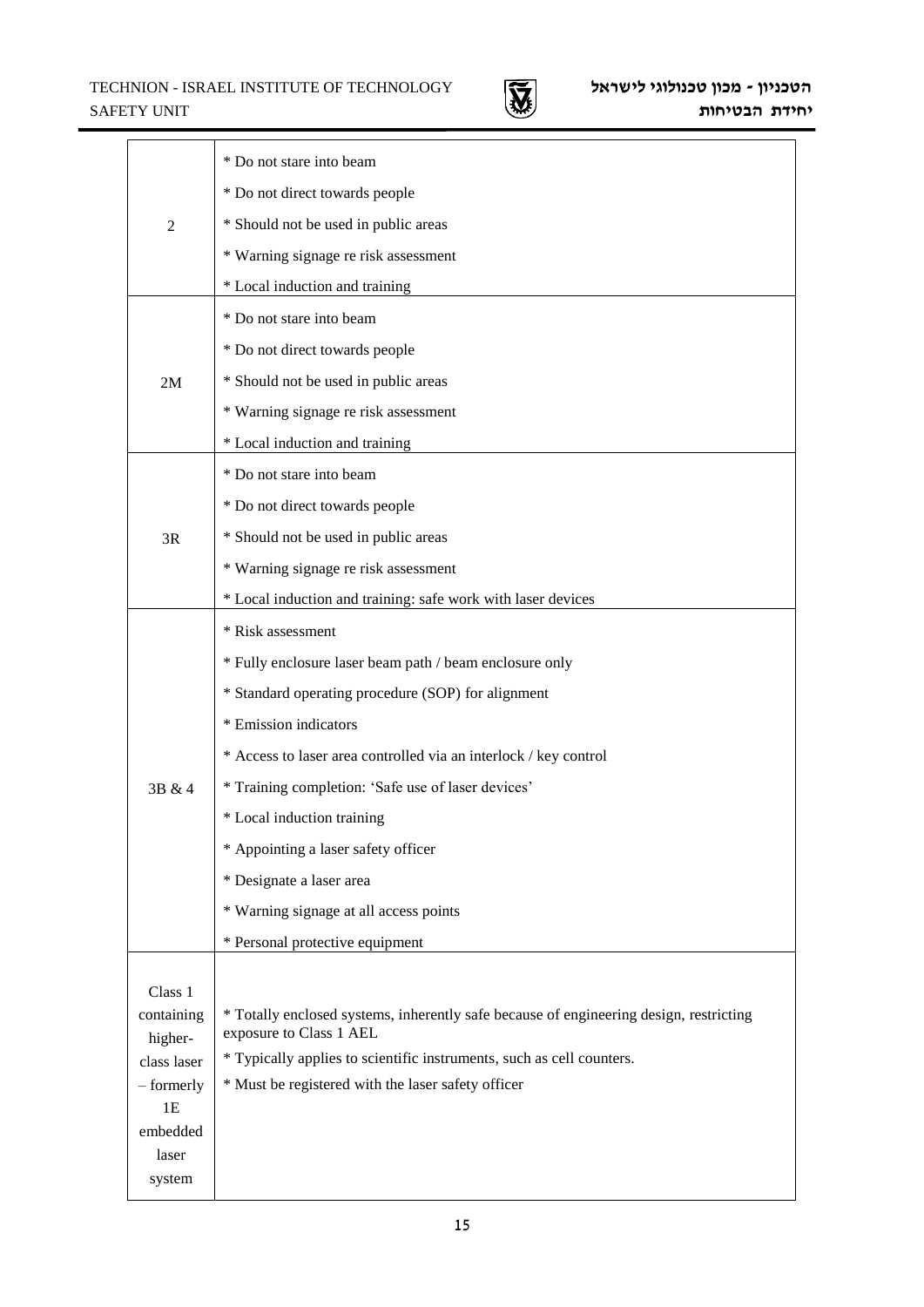

# **4. Technion laser safety: code of practices**

## 4.1 **Training**

- 1. All users of Class 3B and 4 lasers MUST attend one of the safety unit's laser safety training sessions. **No unsupervised work can take place until laser users have completed their training.**
- 2. All laser users must be informed by their principle investigator or lab engineer regarding the systems' risk assessments of their working area.

### 4.2 **Risk Assessment**

Class 3B and Class 4 laser products emit laser radiation that could exceed exposure limit values, therefore any experiment which involves the use of these lasers must be subjected to a thorough risk assessment. However, under some circumstances, lower hazard class lasers may also need assessment.

## 4.3 **Risk Controls**

A risk control hierarchy must be applied to remove or reduce risk. The hierarchy is:

## 4.3.1 **Elimination/substitution**

It is unlikely that the laser can be removed entirely but the substitution of a laser with one from a less hazardous class must be considered, e.g. change the use of a Class 3B laser to a Class 2 laser.

### 4.3.2 **Engineering controls**

The most effective methods of control for a given laser, therefore should always be considered first: guarding and signage.

### 4.3.3 **Management controls**

Change behaviour so people do not inadvertently / deliberately put themselves at risk.

Examples:

- $\Box$  Training
- $\Box$  Designating laser controlled areas where exposure can exceed the ELV for the

particular wavelength of laser radiation

- $\square$  Signage and warning lights
- $\Box$  Preventing unauthorized access
- $\Box$  Controlling access to keys
- $\Box$  Keeping beam paths as short as possible
- $\Box$  Containing the beam in fibers, flight tubes or other forms of containment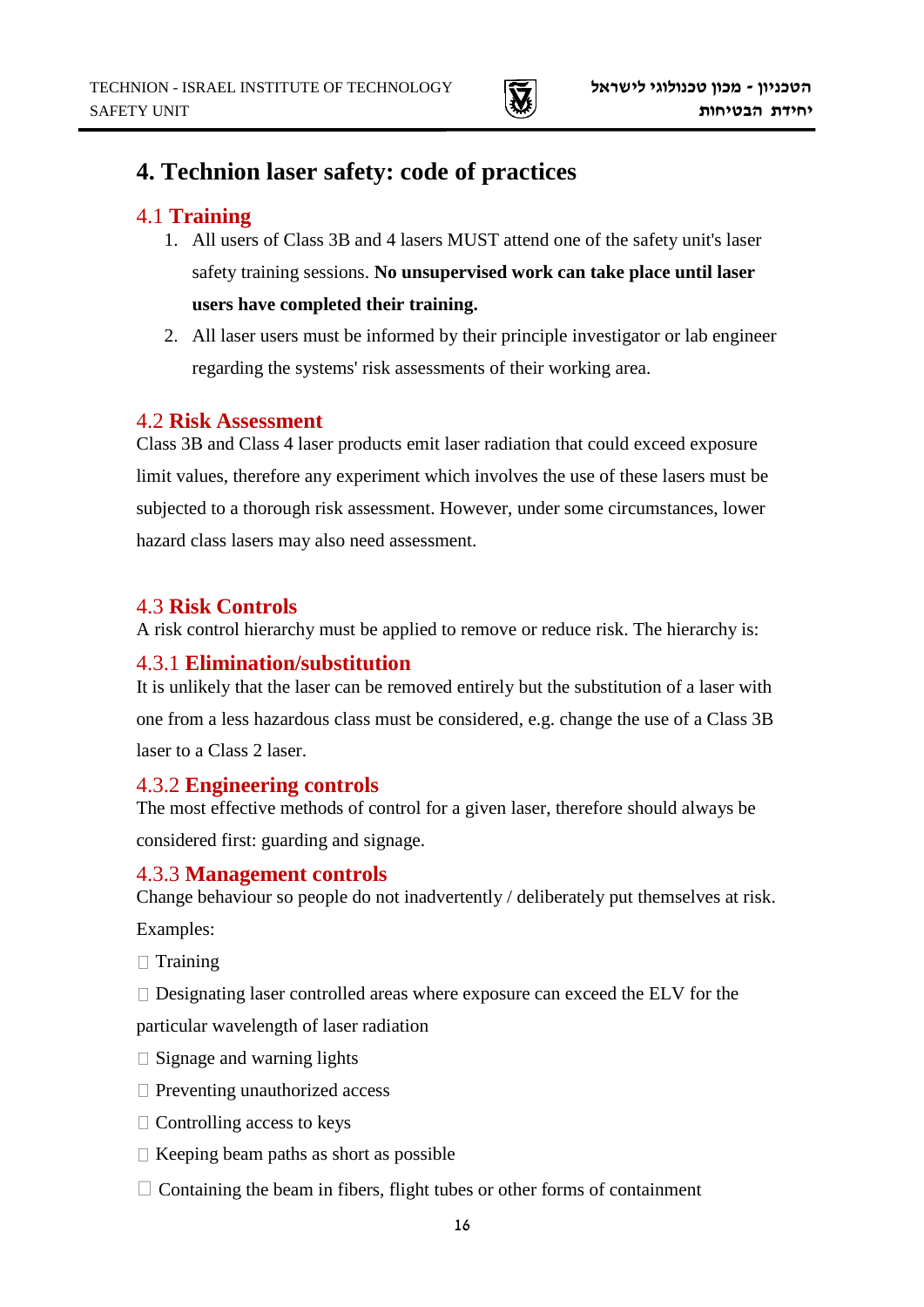

 $\Box$  Written safe operating procedures for high-risk activities, including maintenance and alignment of the beam

 $\Box$  Maintenance of equipment that may cause specular reflections

□ Local system's rules

 $\Box$  Alignment aids during routine maintenance to realign the beam path, e.g. use of a lower power sighting laser / mask / target

 $\Box$  Emergency plan protocol signage near entrance

### 4.3.4 **Personal Protective Equipment (PPE**)

An eye injury can be life changing and is the most common research-laser-labs' injury. PPE are the items worn by an individual to protect against residual risks. PPE is the last form of control that should be considered as a safety measure and it should only be provided if it is not possible to guarantee that laser exposure will be less than the ELV under all circumstances. PPE also needs to be maintained and replaced when necessary.

 $\Box$  PPE should be provided in case, despite using other control means, eyes can still be exposed to laser radiation above ELV.

 $\Box$  PPE has been deemed compulsory by the laser safety officer

 $\Box$  Laser eyewear must be carefully selected to ensure that the proper wavelength of is selectively blocked by the PPE's filter

 $\Box$  In case different wavelength lasers are in use, colour coding or other means must be used to match the laser with the appropriate eyewear.

 $\Box$  Eyewear must be permanently marked to show  $-\Box$ 

a) the operating wavelength

b) the optical density at the operating wavelength

 $\Box$  Eyewear must be replaced if it is exposed to a single incident of accidental exposure to high-level radiation or if the filter has degraded following prolonged or accumulative exposure

In most Technion labs the nature of work involving laser systems make it impractical to reduce exposure to levels of zero artificial radiation only by engineering controls, since access to the beam for the setting up of optical components and samples for analysis is often routinely necessary. PPE is therefore required to ensure that in the event of an accidental exposure the laser – the user is not injured. Whenever complete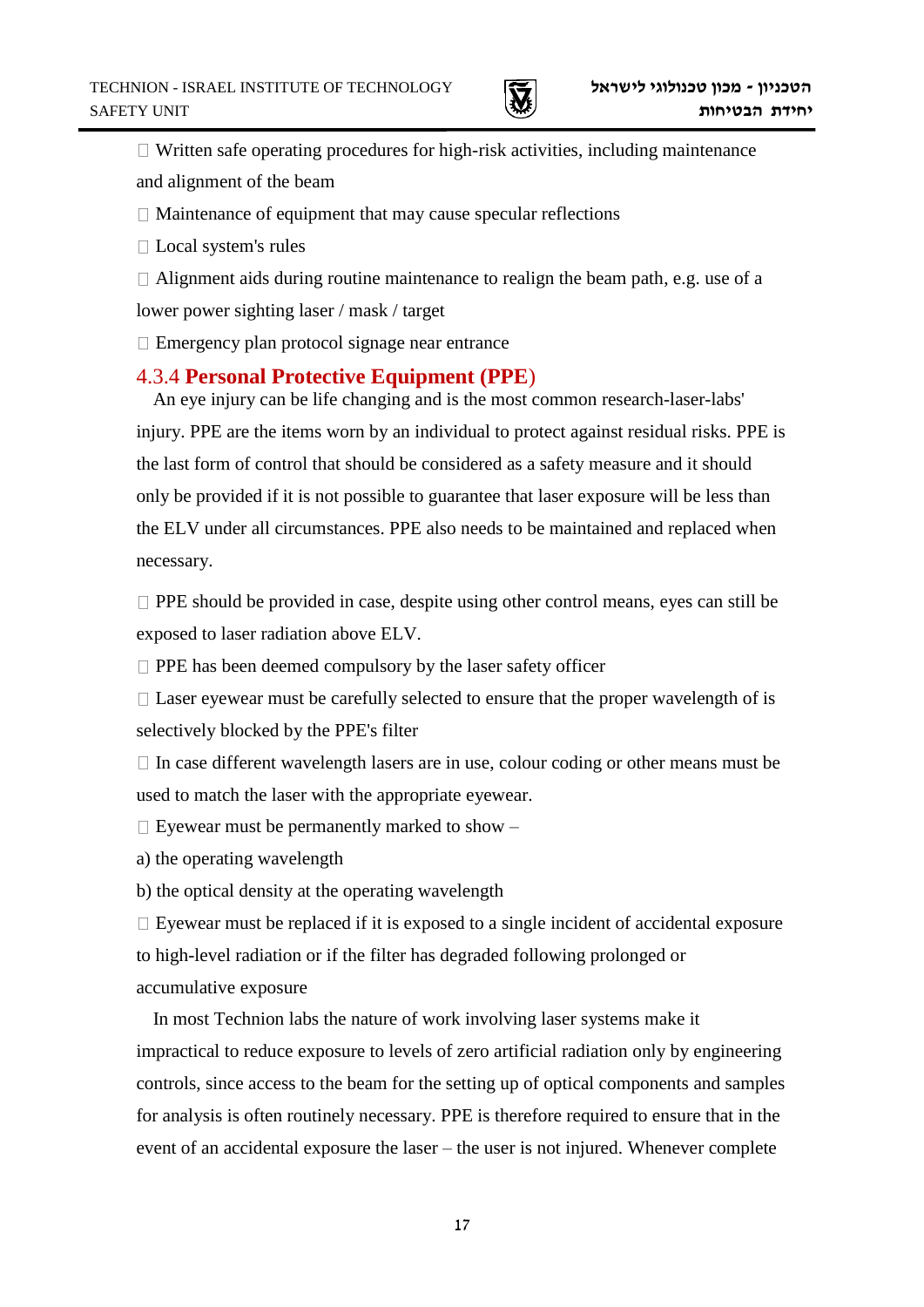

beam containment is not an option and potential above MPE exposure, PPE is compulsory.

There are two (2) types of eye laser protection: full attenuation and alignment. The full attenuation type is completely opaque to the beam while the alignment allows a small percentage of the beam in the visible wavelength region to be transmitted so that it can be seen for alignment purposes. Typically, the beam is visible at its termination point or where it scatters off-dust particles in ambient air.

#### 4.3.3.1 **Optical Density**

Protective eyewear uses filters, which can partially or completely transmit or attenuate a particular wavelength of light. The Optical Density (OD) of a filter is a measure of this attenuation. It is a logarithmic ratio between the light incident upon the filter and the transmitted the light going through the filter.

The required OD for a particular laser can be chosen, given the Maximum Permissible Exposure (MPE) and the anticipated worst-case exposure a living tissue can withstand without protection (H<sub>0</sub>):  $OD = log_{10} [H_0 / MPE]$ . The units are in J/cm<sup>2</sup> for pulsed laser systems and in  $W/cm^2$  for CW systems for both parameters.

The potential maximum exposure  $H_0$  can be calculated directly from the laser beam itself. If the laser system, for example, has neutral density filters or the beam has a large divergence then  $H_0$  may well be reduced, but since full access is primarily required to Class 4 laser beams in research labs it is best practice to assume it is always equal to the AEL. Simply put, the OD scale factor of eye protection equipment must be based on the maximum output power or energy density the user could potentially be exposed to.

# 5 **European (Israeli) Standard for Laser Eye Protection:** 5.1 **EN207 (IS 4041/10) Full Attenuation**

Class 3B or 4 laser systems pose an exposure risk to limits above the MPE, therefore full attenuation eye protection must be worn in the UV wavelength region of 190 to 380 nm and in the NIR region of 700 to 1400nm. Eye protection should also be worn in the mid- to far-IR, which all reside in the nonvisible wavelengths, thus there is no advantage to wearing the alignment eyewear. If viewing of the beam is not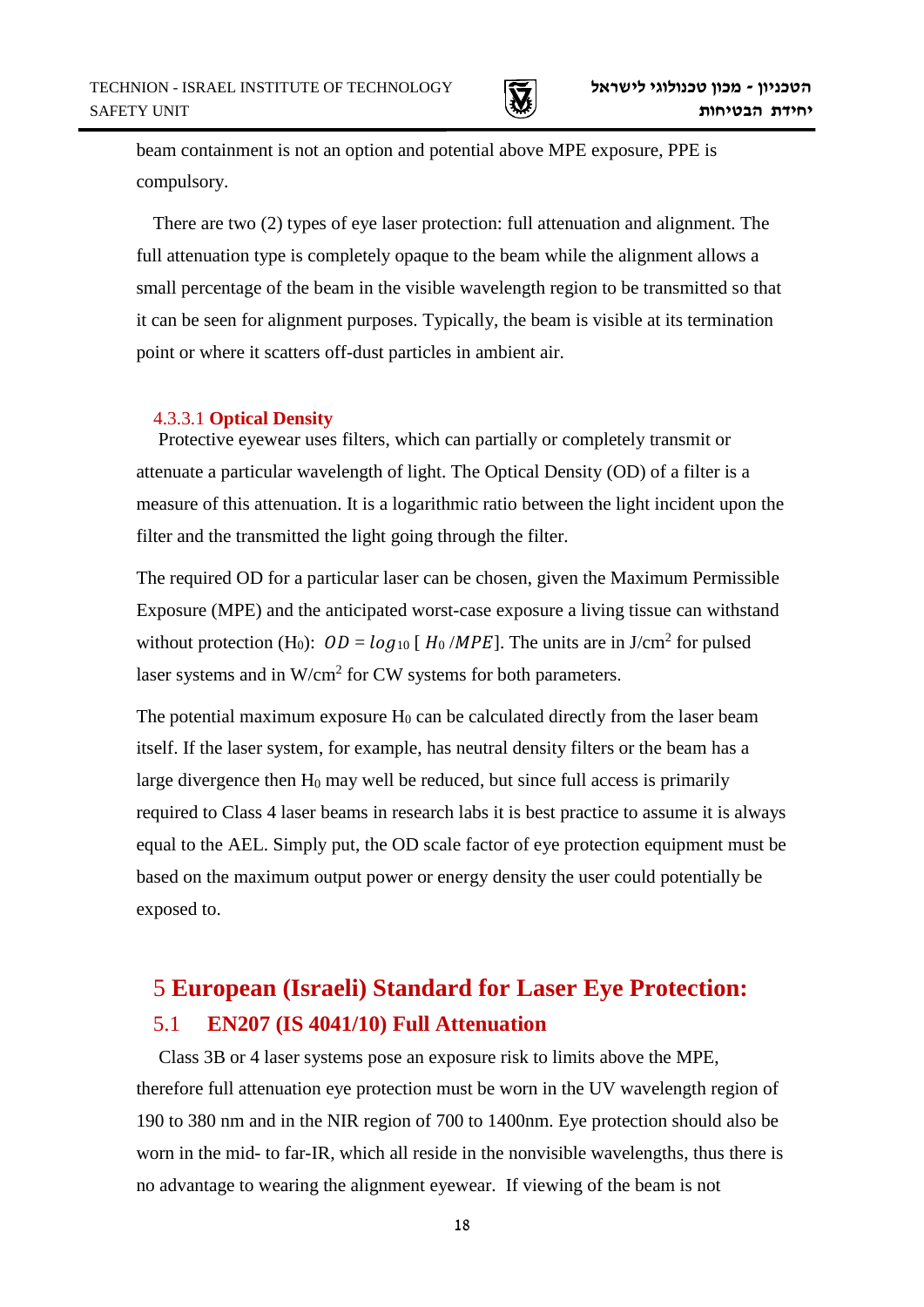

1 required in the visible region, 400 to 700 nm, then full attenuation eyewear should also be worn.

All products sold in Israel must be CE-marked. To sell non-CE-marked products is illegal. The European standard for full attenuation laser safety eyewear is EN207 and for alignment is EN208 (issued in 1998, modified in 2010).

| <b>EN 207</b> | <b>Beam Diameter</b><br>D63 | <b>Exposure time</b>  | <b>Labelling</b> |  |
|---------------|-----------------------------|-----------------------|------------------|--|
| 1998          | 2mm                         | $10s$ or $100$ pulses |                  |  |
| 2010          | l mm                        | 5s or 50 pulses       |                  |  |

Ultra-short pulse laser radiation can induce nonlinear processes in the filter material used to protect the eye. This interaction of the light with the material can lead to a momentary increase of the transmission when the material is irradiated with short, high-energy laser pulses. If improper eye protection, using inappropriate filters, is worn, transmitted radiation may cause serious injury to the eyes.

The LB rating specifies damage threshold of the filter material at maximum power or energy density. The filter material and frame must be able to withstand a direct hit for a period of more than 5 seconds in CW mode or for 50 pulses. This LB scale number should give reasonable comparability between similar attenuations.

# 5.1.1 **Labelling**

All laser protection eyewear must be appropriately labelled for simplicity of protection choice by the user.

**The first part** of a label normally signifies the wavelength range he eye protection is intended for.

**The second part** of a label displays the code letter for different laser emission pulse lengths the eyewear protects against.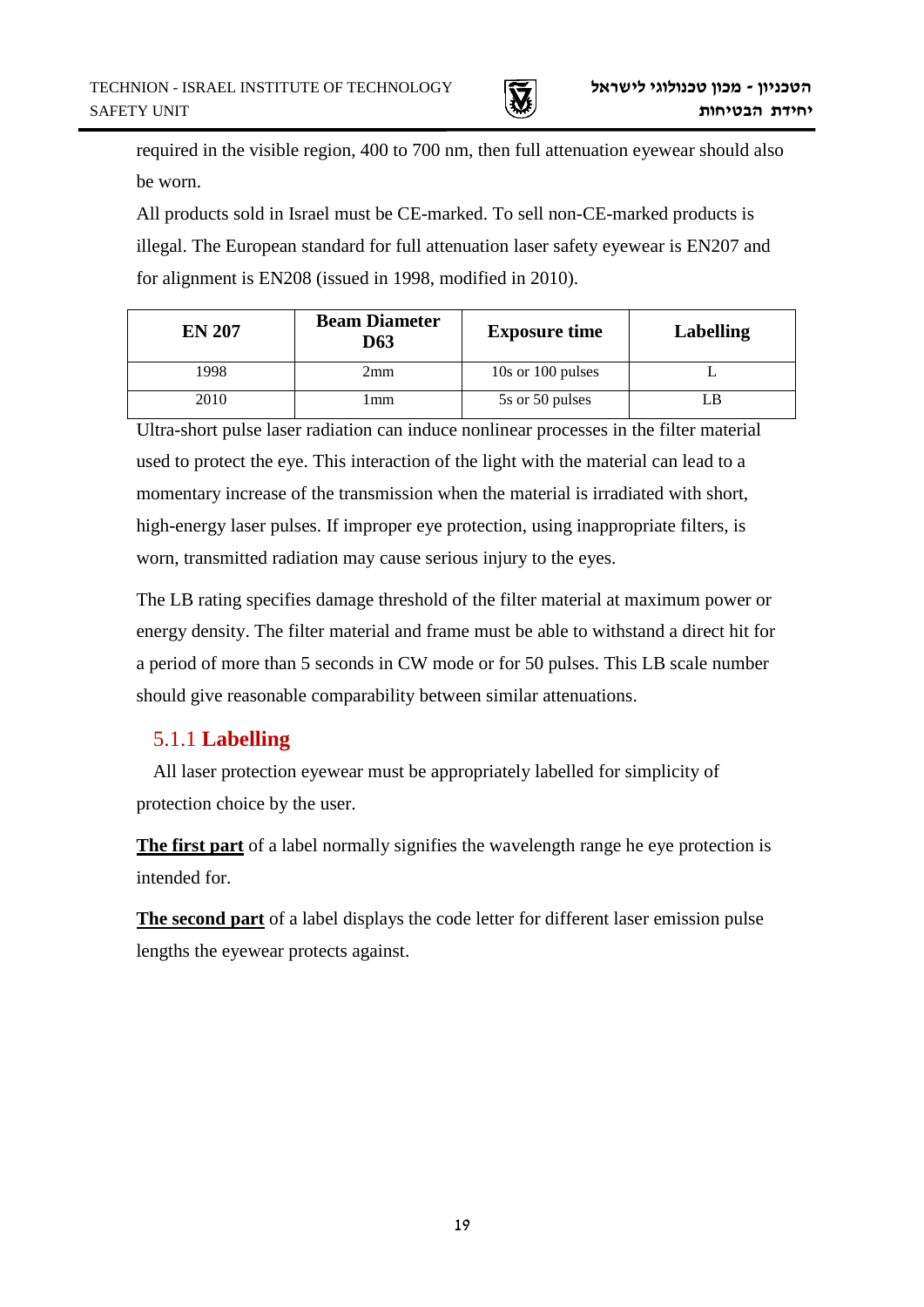

| <b>Operation mode</b>  |                                                                                                                                        | typical pulse length              |
|------------------------|----------------------------------------------------------------------------------------------------------------------------------------|-----------------------------------|
| continuous wave D (cw) | is the continuous emission of laser<br>radiation.                                                                                      | $\lambda$ 0.2 s                   |
| pulsed mode I          | is the short-term single or periodically<br>repeated emission of laser radiation.                                                      | $\frac{1}{2}$ 1 $\mu$ s to 0.25 s |
| giant pulsed mode R    | is like pulsed mode, but the pulse<br>length is very short.                                                                            | $1 \mu s$ to $1 \ n s$            |
| modelocked M           | is the emission of laser radiation<br>with all the energy stored in the laser<br>medium released within the shortest<br>possible time. | $\langle$ 1 ns                    |

Lasers can work in one or more of the above modes.

\*) cw: continuous wave

The letter **D** indicates continuous outputs, CW, where the emission length is above 0.25 seconds.

The letter **I** indicates the pulse range between 0.25 seconds to 1 microsecond.

The letter **R** indicates pulse lasers in the microsecond-nanosecond range.

The letter **M** indicates a pulse duration of less than a nanosecond down to the

femtosecond and potentially to the attosecond range.

The **LB** scale number, (for example: LB 10), indicates that the laser eyewear will offer

an attenuation factor of  $x10^{10}$  for the wavelength range stated. The CODE Emission

type D Continuous wave (>0.25s) I Long Pulse (1µs to 0.25s) R Q-switched Short

Pulse (1ns to 1 $\mu$ s) M Mode locked Ultra short pulse (< 1ns).

Optical Density (OD) of the filter material is implicit in the code LB10 and is equal to the numerical value.

The CE mark must be displayed to indicate compliance with the European standards.

The letter S may also be present to indicate "Increased Robustness" of both the frame and filters.

Additionally, it is possible to purchase combination glasses, which include an additional alignment function for working with lasers generating visible light for longer periods of time.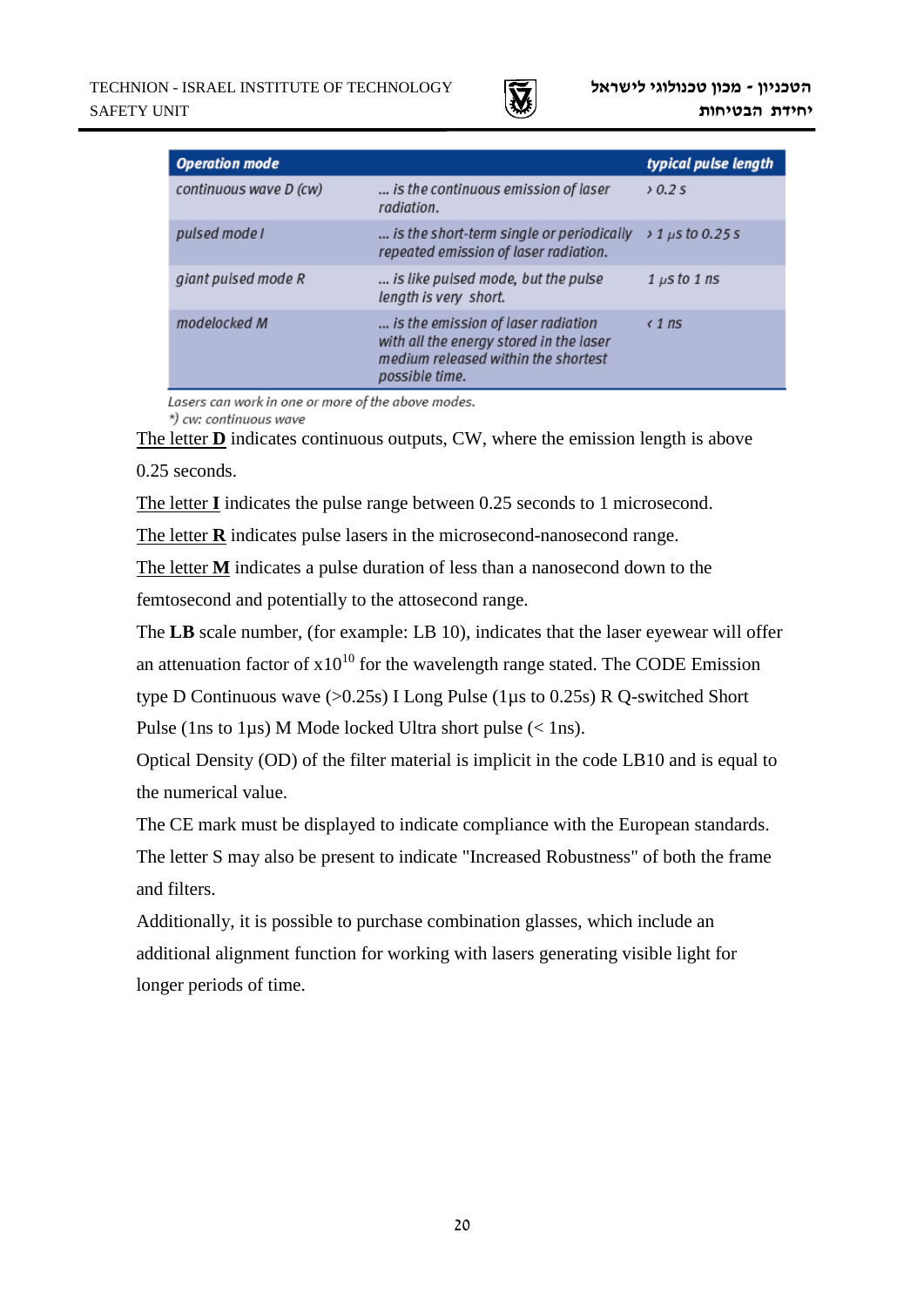

| Power (E) and Energy Density (H) in specified wavelength Range and for Pulse duration |                        |                         |                               |                  |                           |                               |                     |                          |                       |                  |  |
|---------------------------------------------------------------------------------------|------------------------|-------------------------|-------------------------------|------------------|---------------------------|-------------------------------|---------------------|--------------------------|-----------------------|------------------|--|
|                                                                                       |                        | 180-315 nm              |                               |                  |                           | 315-1400 nm                   |                     |                          | 1400 nm - 1000 μm     |                  |  |
|                                                                                       |                        | E                       | Н                             | E                | E                         | Н                             | Н                   | E                        | н                     | E                |  |
| <b>EN207</b>                                                                          |                        | W/m <sup>2</sup>        | J/m <sup>2</sup>              | W/m <sup>2</sup> | W/m <sup>2</sup>          | J/m <sup>2</sup>              | J/m <sup>2</sup>    | $W/m^2$ J/m <sup>2</sup> |                       | W/m <sup>2</sup> |  |
|                                                                                       |                        |                         |                               |                  | Pulse duration in seconds |                               |                     |                          |                       |                  |  |
|                                                                                       |                        | D                       | I,R                           | M                | D                         | I,R                           | M                   | D                        | I,R                   | M                |  |
|                                                                                       |                        | $\geq 3 \times 10^{-4}$ | $10^{3}$<br>to<br>$3x10^{-4}$ | $\leq 10^{-9}$   | ≥5x10 <sup>-4</sup>       | $10^{3}$<br>to<br>$5x10^{-4}$ | $< 10^{-9}$         | $\geq 0.1$               | $10^{3}$<br>to<br>0.1 | $\leq 10^{-9}$   |  |
| LB1                                                                                   | ${\bf 10}^{\text{-}1}$ | 0.01                    | $3x10^2$                      | $3x10^{11}$      | $10^2$                    | 0.05                          | $1.5x10^{-3}$       | 10 <sup>4</sup>          | $10^3$                | $10^{12}$        |  |
| LB <sub>2</sub>                                                                       | $10^{2}$               | 0.1                     | $3x10^3$                      | $3x10^{12}$      | $10^3$                    | 0.5                           | $1.5x10^{-2}$       | 10 <sup>5</sup>          | ${\bf 10}^4$          | $10^{13}$        |  |
| LB3                                                                                   | $10^{-3}$              | $\mathbf{1}$            | $3x10^4$                      | $3x10^{13}$      | ${\bf 10}^4$              | 5                             | 0.15                | $10^6$                   | $10^5\,$              | $10^{14}$        |  |
| LB4                                                                                   | $10^{-4}$              | 10                      | $3x10^5$                      | $3x10^{14}$      | ${\bf 10}^5$              | 50                            | 1.5                 | $10^7$                   | $10^6$                | $10^{15}$        |  |
| LB5                                                                                   | $10^{-5}$              | $10^2$                  | $3x10^6$                      | $3x10^{15}$      | $10^6$                    | $5x10^2$                      | 15                  | $10^8\,$                 | $10^7$                | $10^{16}$        |  |
| LB6                                                                                   | $10^{-6}$              | $10^3$                  | $3x10^7$                      | $3x10^{16}$      | $10^7$                    | $5x10^3$                      | $1.5x10^2$          | $10^9\,$                 | ${\bf 10}^{\bf 8}$    | $10^{17}$        |  |
| LB7                                                                                   | $10^{7}$               | $10^4$                  | $3x10^8$                      | $3x10^{17}$      | $10^8$                    | $5x10^4$                      | $1.5x10^3$          | $10^{10}$                | $10^9$                | $10^{18}$        |  |
| LB8                                                                                   | ${\bf 10}^{\text{-}8}$ | ${\bf 10}^5$            | $3x10^9$                      | $3x10^{18}$      | $10^9$                    | $5x10^5$                      | 1.5x10 <sup>4</sup> | $10^{11}$                | ${\bf 10}^{10}$       | $10^{19}$        |  |
| LB9                                                                                   | ${\bf 10}^{\text{-9}}$ | $10^6$                  | $3x10^{10}$                   | $3x10^{19}$      | $10^{10}$                 | $5x10^6$                      | $1.5x10^5$          | $10^{12}$                | $10^{11}$             | $10^{20}$        |  |
| LB10                                                                                  | $10^{10}$              | $10^7$                  | $3\times10^{11}$              | $3x10^{20}$      | ${\bf 10}^{11}$           | $5x10^7$                      | $1.5 \times 10^6$   | $10^{13}$                | $10^{12}$             | $10^{21}$        |  |

<sup>-</sup> Full attenuation protection levels according to EN 207

## 5.1.2 **EN 207 Markings explained**

Following compliance according to EN 207 the laser protective eyewear is awarded various markings which are printed on the eyewear and specify the maximum power and energy densities at different wavelengths. For instance:

DI 750 - 1200 LB5

R 750 - 1200 LB6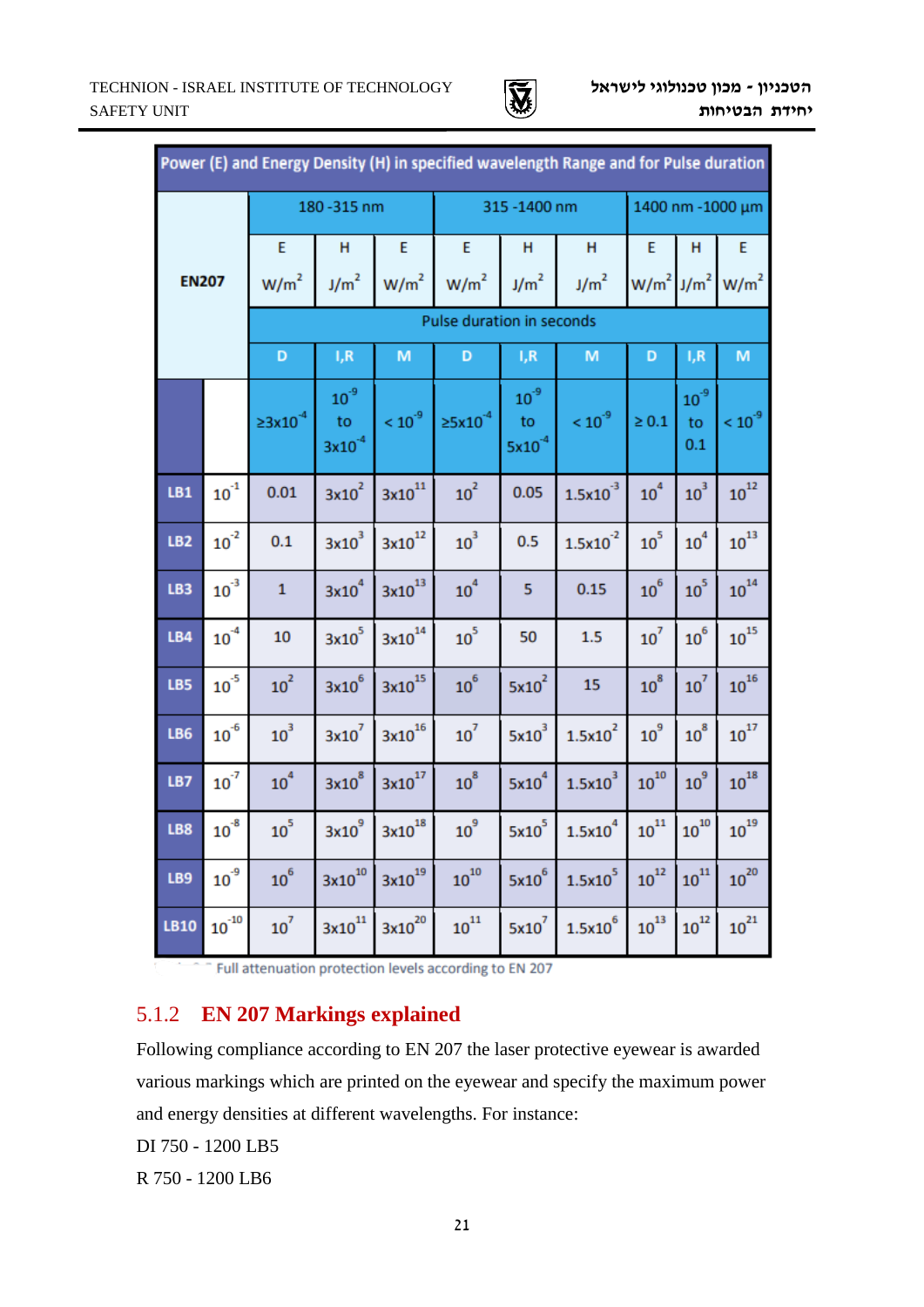

#### M 750 - 1200 LB4

This means that over the wavelength range of 750 - 1200 nm the eyewear has the following ratings: D LB5 I LB5 R LB6 M LB4

The D, I, R and M refer to CW or different pulse lengths as follows:

D - Continuous Wave (CW)

I - A pulse length > 100 ns, 'Long Pulse'

R - A pulse length  $> 1$  ns and  $< 100$  ns, 'Q-switched'

M - A pulse length < 1 ns, 'Femtosecond'

The 'L numbers' (LB5, LB6, LB4, etc.) refer to the maximum power or energy density the eyewear is specified for. The actual values must be looked up from Table B1 in EN 207 (which for copyright reasons we cannot reproduce here). For the eyewear markings given above, the values are:

CW - 1 MW/m2 D LB5

Long Pulse - 500 J/m2 I LB5

Q Switched - 5 kJ/m2 R LB6

Femtosecond - 1.5 J/m2 M LB4

An increase in the LB number by 1 will increase the power and energy density values by one order of magnitude. However, EN 207 breaks down the LB number table into three wavelength ranges: 180 - 315 nm, 315 - 1400 nm and 1400 - 1,000,000 nm. The relationship between the L numbers and power / energy densities shown above holds only for the 315 -1400 nm wavelength region.

For other wavelengths refer to EN 207.

### 5.2 **EN208 Alignment goggles**

Alignment glasses will reduce the actual incident to a class 2 laser (< 1 mW for continuous wave lasers). Lasers denoted as class 2 are regarded as eye-safe if the blink reflex is working normally.

Alignment glasses allow the user to see the beam spot while aligning the laser. This is only possible for visible lasers, ranging at 400nm to 700nm. Alignment goggles must also withstand a direct hit from the specified laser for at least 5 seconds (cw) or 50 pulses (pulsed mode) under standardized conditions.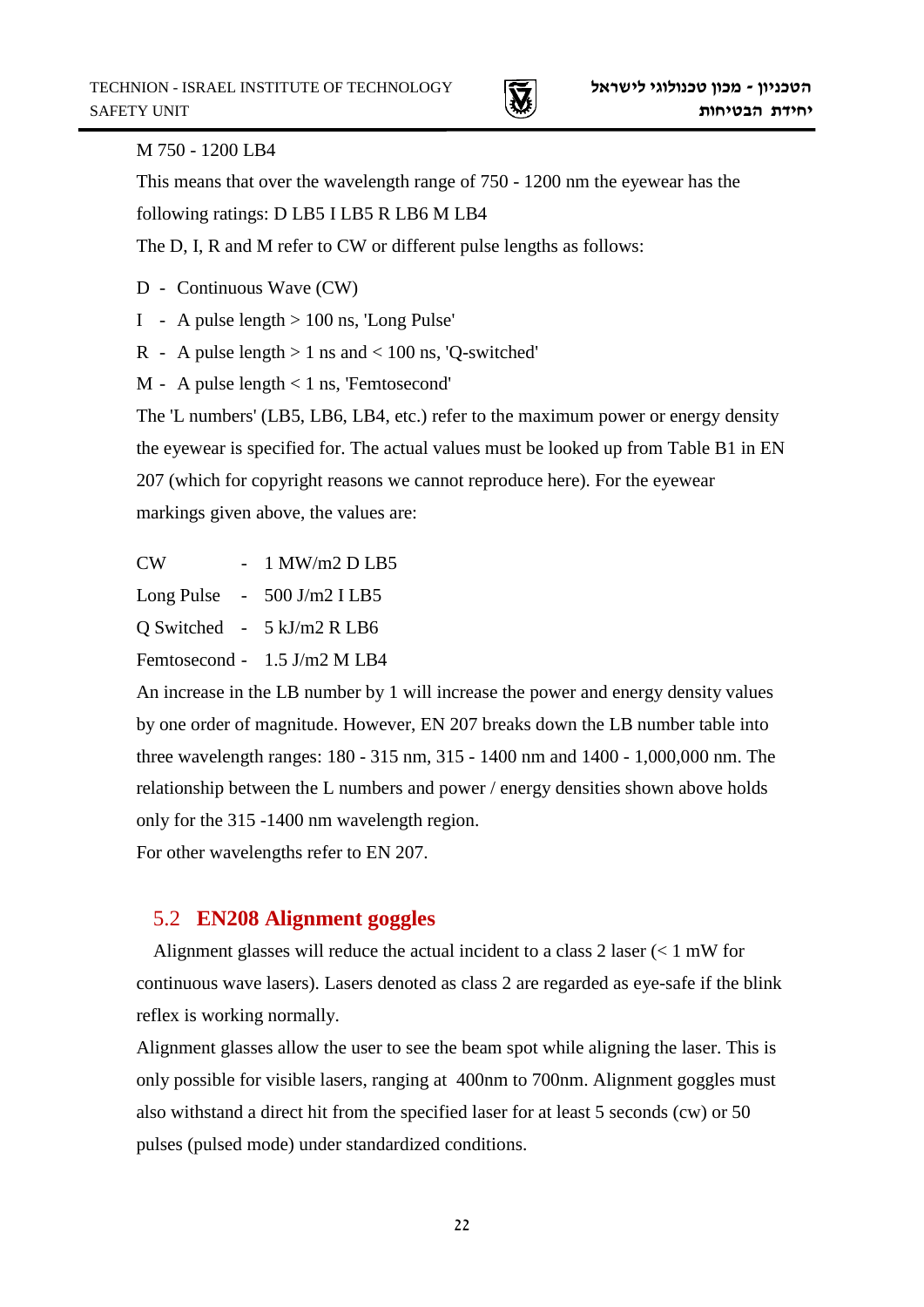

| Power (E) and Energy Density (H) Continuous Wave and for Pulse duration |                              |                                  |                                                                    |                                                                                                                   |  |  |  |
|-------------------------------------------------------------------------|------------------------------|----------------------------------|--------------------------------------------------------------------|-------------------------------------------------------------------------------------------------------------------|--|--|--|
| <b>EN208</b>                                                            | <b>Spectral Transmission</b> |                                  | CW and Pulsed lasers<br><b>of</b><br>$\geq$ 2 x 10 <sup>-4</sup> s | <b>Pulsed lasers</b><br>with a pulse duration with a pulse duration<br>οf<br>$>10^{-9}$ s to 2x10 <sup>-4</sup> s |  |  |  |
| <b>Scale</b>                                                            | <b>Filter</b>                | <b>Frame</b><br><b>Structure</b> | W                                                                  | Maximum Power in   Maximum Energy in                                                                              |  |  |  |
| <b>RB1</b>                                                              | $10^{-1}$                    | $10^{-1}$                        | 0.01                                                               | $2 \times 10^{-6}$                                                                                                |  |  |  |
| <b>RB2</b>                                                              | $10^{-2}$                    | $10^{-2}$                        | 0.1                                                                | $2 \times 10^{-5}$                                                                                                |  |  |  |
| RB3                                                                     | $10^{-3}$                    | $10^{-3}$                        | $\mathbf{1}$                                                       | $2 \times 10^{-4}$                                                                                                |  |  |  |
| <b>RB4</b>                                                              | $10^{-4}$                    | $10^{-4}$                        | 10                                                                 | $2 \times 10^{-3}$                                                                                                |  |  |  |
| <b>RB5</b>                                                              | $10^{-5}$                    | $10^{-5}$                        | 100                                                                | $2 \times 10^{-2}$                                                                                                |  |  |  |

Alignment protection for visible wavelength levels according to EN 208

#### 5.3 **Good Practice**

All laser protective eyewear pertaining to a particular laser hazard zone should be accessible to all users entering the laser area.

\* The eyewear should be stored in a designated, clean drawers or containers, outside the hazard zone close and close to the entrance.

\* These containers should be labelled with the eyewear details.

\* Eyewear should always go back to its correct container.

\* Protect all the filters and eyewear from scratches and mechanical stress; never leave glasses with filters facing down; never store goggles ear heaters or hot equipment.

\* Avoid contact with chemicals or reactive fumes.

\* Damaged or scratched eyewear, filters, or laser protection windows and filters that have changed colour should not be used.

\* Do not expose eyewear to daylight or UV lamps.

\* Clean according to the manufacturer's instructions.

Always ensure the eye protection carries -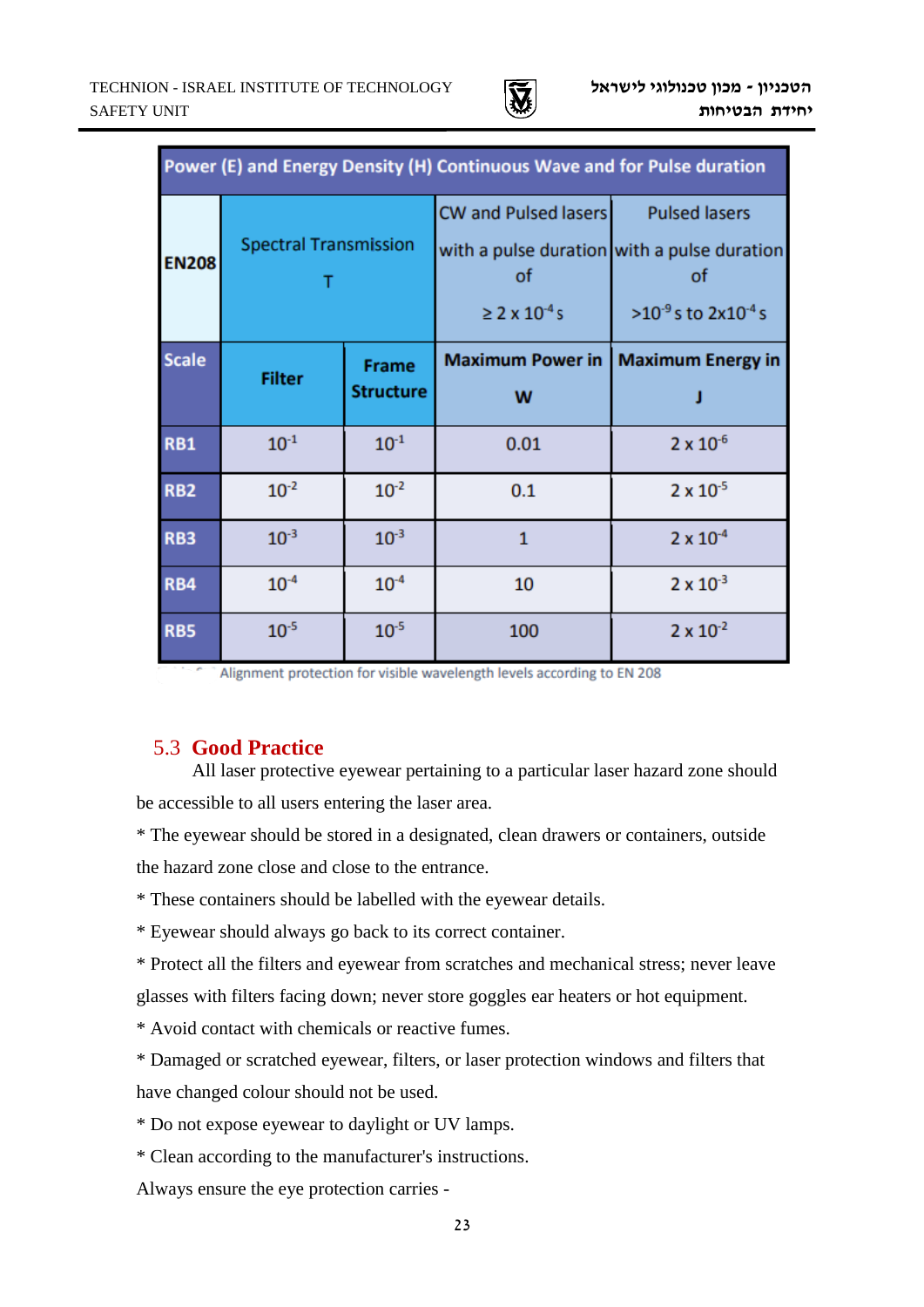- 1. The appropriate wavelengths in the hazard area
- 2. Is suitable or the emission type: pulsed or continuous wave (DIRM)
- 3. Supplies full protection (LB) or alignment (RB)

# **It is your personal responsibility to ensure you have the correct laser protection eyewear. Do not assume the eyewear is correct for the laser system you're supposed tyo work with just because of the eyewear's location**

# 6. **DO& DO NOT DO**

### 6.1 **Ten Golden Rules for Laser Safety**

#### **a. Never stare at a laser beam.**

 \* Never look down specular reflections (e.g.: from mirrors or other reflective surfaces).

\* Never stare at diffuse reflections.

\* Never look back along the optical path through an experiment with an 'ON' energized beam.

Rule-of-Thumb: If it looks bright - don't stare at it.

### **b. Keep bright lights in the lab, if possible.**

The brighter the ambient lighting level - the narrower the eye's pupil will become, thereby reducing the probability of a laser beam hitting one's eye.

### **c. Remove personal jewelry.**

Watches, rings, etc. act as reflectors. When entering a laser lab, remove anything which may reflect the beam.

#### **d. Locate and terminate all laser beams**

\* Make sure that all beams are terminated with a suitable beam dump capable of handling the power of the laser beam. Remember all transmitting components also back-reflect, thus causing stray beams.

\* IR or UV laser beams will not be visible!

\* Stainless steel vacuum chambers and VDU screens serve as reflectors of stray beams.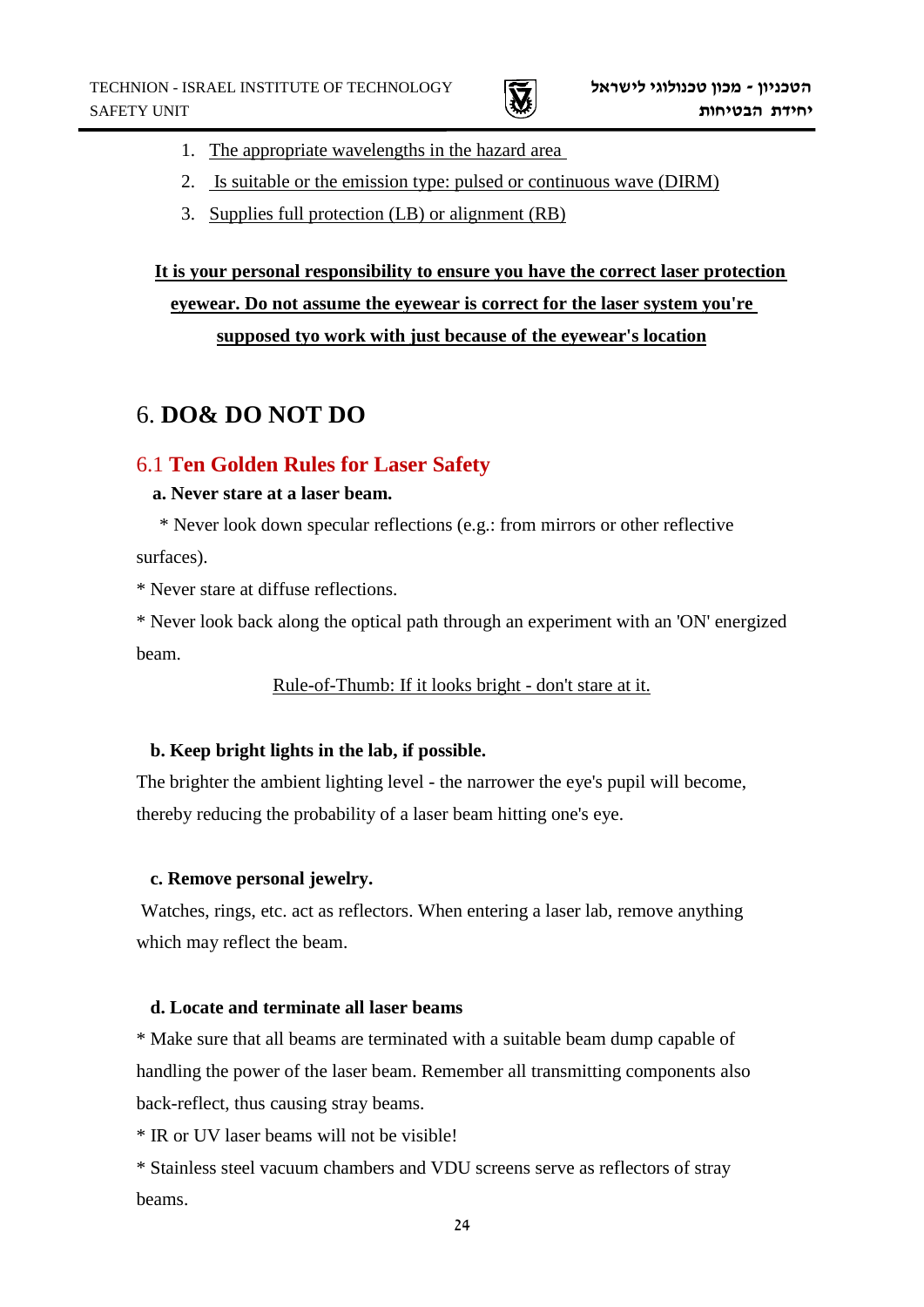

#### **e. Secure all optical components**

Only use good quality optical mounts, firmly clamped to the table top, etc.. This will prevent misalignment, reduces the chances of component shuttling.

Blu-Tak is definitely NOT a good way to mount optics!

#### **f. Keep beams in a horizontal plane below eye level, preferably at waist height**

\* Horizontal beams are easier to work with and are predictable. Avoid vertical and skew beams if possible.

\* Change beam height only if unavoidable. Use a periscope; be careful upon alignment.

#### **g. Never bend below beam height**

\* If you drop something, block the laser beam before retrieving the object. If you cannot stop the beam (for instance, if you are in the middle of an experimental run), kick the object out of the way so that you don't trip over it.

\* If you must sit in a lab, ensure the chair places your eyes above beam height.

#### **h. Optical components reflect, transmit and absorb light**

Often, a transmitting component will also reflect light. This can lead to stray beams. Components' reflectivity may vary in different spectral regions or upon different light polarizations.

Optical components may change their characteristics when used with high power lasers: neutral density filters can bleach, crack or even explode.

#### **i. Non-optical hazards.**

Refrain from tripping over, electrocution, spill solvents, cryogenic burns, etc..

Laser dyes and solvents are nasty chemicals

#### **j. Laser personal protective equipment**

\* Ensure suitable laser eye protection.

\* Protect skin as well as eyes: never enter bare hands into a laser beam's path.